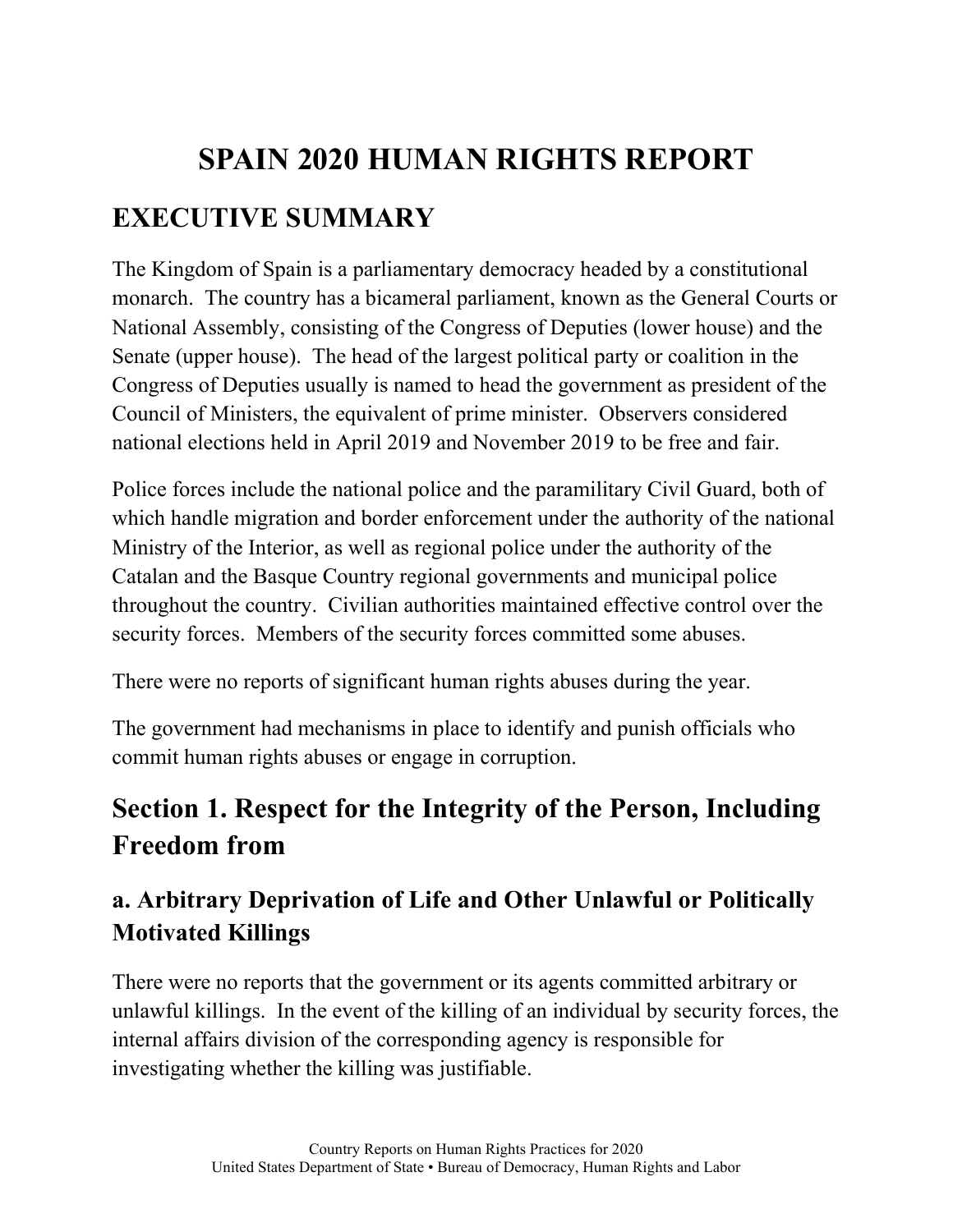### **b. Disappearance**

There were no reports of disappearances by or on behalf of government authorities.

# **c. Torture and Other Cruel, Inhuman, or Degrading Treatment or Punishment**

The constitution and laws prohibit such practices. There were reports of police mistreatment; courts dismissed some of the reports. The constitution provides for an ombudsman to investigate claims of police abuse, and the Office of the Ombudsman serves as the National Mechanism for the Prevention of Torture. In 2019 the ombudsman received four complaints of police mistreatment and 68 complaints of verbal abuse. Impunity was not a significant problem in the security forces.

There were multiple reports of excess use of force by law enforcement during the government-decreed state of alarm from March 14 through June 20 enacted in response to the COVID-19 pandemic. In August the nongovernmental organization (NGO) Defend Those Who Defend reported it registered 70 cases of mistreatment of individuals by state security forces. The NGO Rights International Spain reported several cases of excessive use of force documented on video showing police slapping, shoving, or kicking individuals.

A video posted online in March by Amnesty International showed police officers in Bilbao shoving a young man of North African descent, hitting him with a baton, and later hitting and arresting his mother after she told the police he was suffering from poor mental health. The Basque regional government opened an internal investigation into the use of force in the incident. The investigation continued as of November. Neighbors who filmed the incident were fined for "unauthorized use of images of law enforcement officials" and "lack of respect for law enforcement officials," which Amnesty International denounced as restricting the right to freedom of expression.

In addition to its concerns about the police's "unlawful use of force in the enforcement of lockdown measures," Amnesty International in June cited concerns about the "lack of prompt, impartial, and thorough investigations into allegations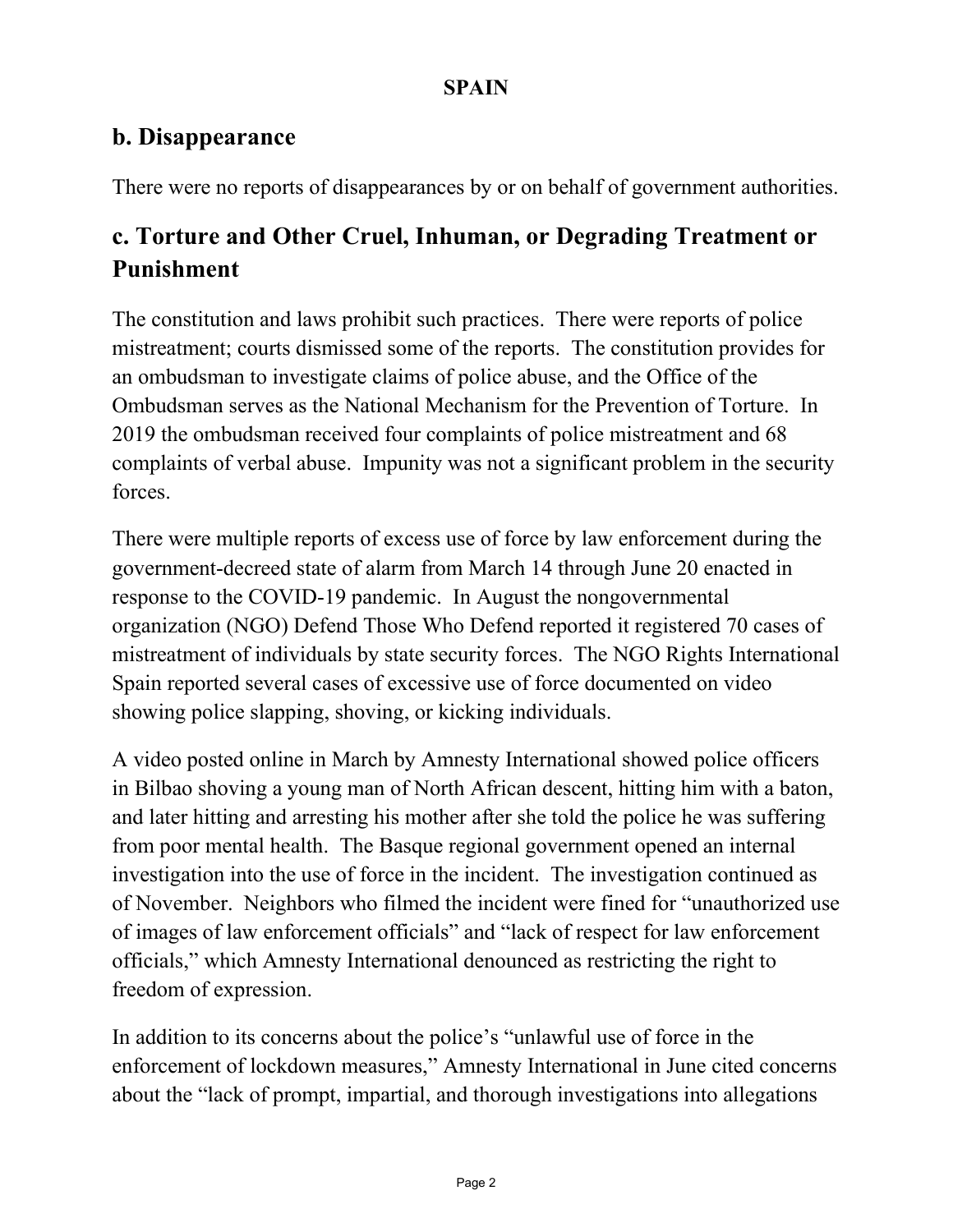of unlawful use of force as well as about discriminatory police checks." In June the government detailed in a parliamentary response that it had opened proceedings against two civil guards and four national police officers for irregular actions during the state of alarm and was investigating approximately 30 additional complaints.

### **Prison and Detention Center Conditions**

There were some reports regarding prison and detention center conditions that raised human rights concerns. NGOs reported extreme overcrowding at some temporary migrant detention centers due in part to the COVID-19 pandemic.

After the periodic visit of the Council of Europe's Committee for the Prevention of Torture (CPT) to the country in September, the press reported the CPT alleged during the visit mistreatment of an inmate in the Estremera prison in Madrid. On September 9, the inmate was reportedly placed in an isolation cell after he became unruly. When he was released, a medical examination found bruises on his buttocks, legs, soles of his feet, and ankles that had not been present when he was reviewed by a doctor before being admitted to the isolation cell. Prison leadership opened an internal investigation, and the Ministry of the Interior referred the incident to the court.

The UN Subcommittee for the Prevention of Torture (SPT) reported in October 2019 that, during its 2017 visit, it found that authorities in detention centers and other places of confinement frequently resorted to "measures of mechanical restraint and other coercive means." Subsequent to that visit, the Ministry of the Interior updated its protocols, restricting the use of mechanical confinement to very limited parameters. In his 2019 report, the ombudsman reported that the prison administration officials informed the ombudsman that the use of mechanical restraints decreased, with 189 instances from January to April of 2019 compared with 322 instances during the same period in 2018. The use of mechanical restraints gained renewed attention after a video of the July 2019 death of 18-yearold Ilias Tahiri in a juvenile detention center in Almeria was made public in June. The video showed six prison officials strapping Moroccan-born Tahiri face down to a bed with his hands bound behind his back while two officials knelt on his back until he stopped breathing. In October a judge reopened the investigation into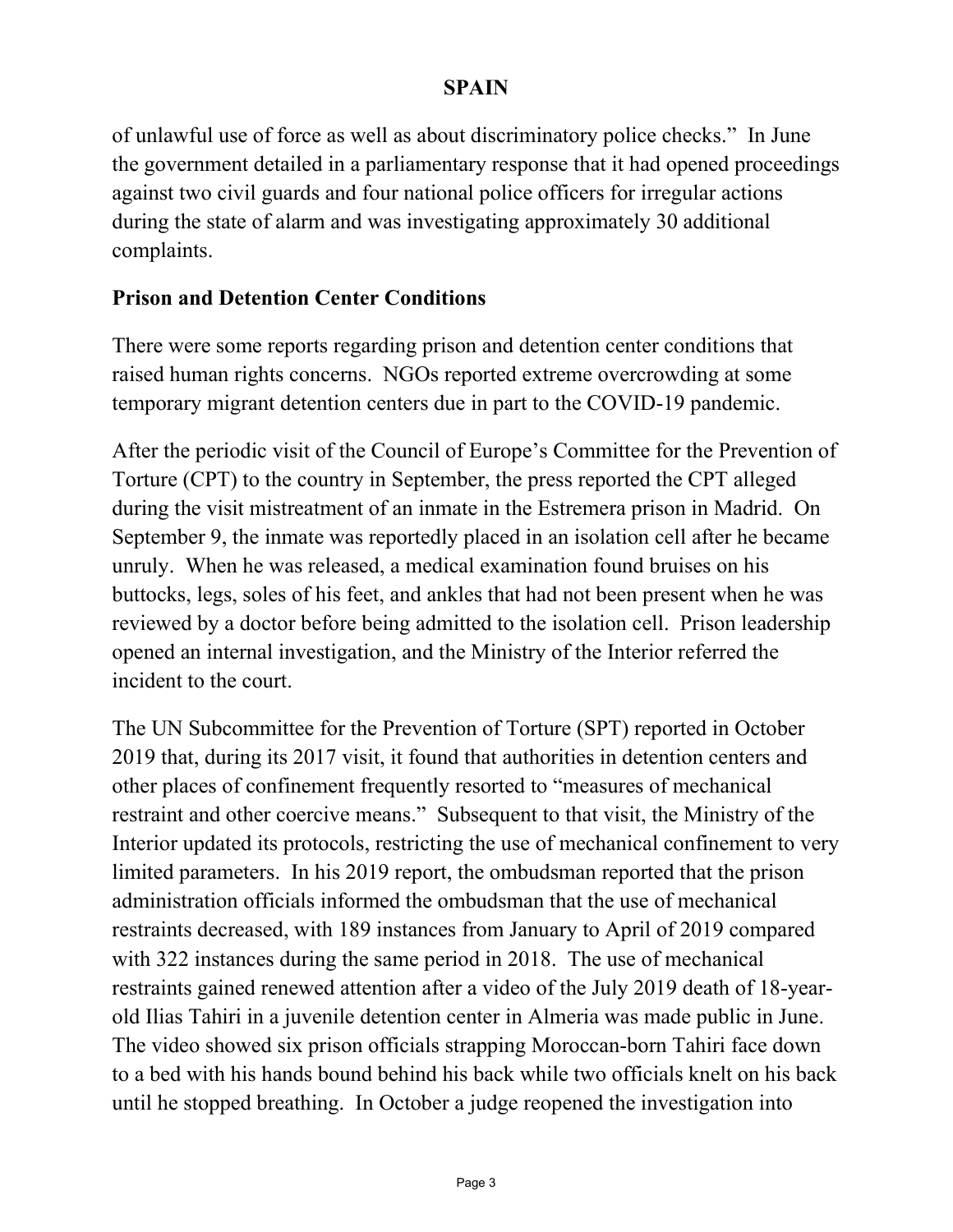Tahiri's death, looking at possible charges of reckless homicide, after his family appealed the judge's January ruling that his death was an accident.

In its report on prison conditions in Catalonia released on February 4, the CPT reported complaints in all four prisons it visited of physical abuse of prisoners by prison officials, including slaps, punches, and blows with batons. The report alleged Catalan regional police officers subjected some detainees to an unauthorized restraint called a "sandwich" (entailing restraint of ankles and being placed between two plastic mattresses joined by strips of Velcro). The CPT expressed concerns about the practices of tying agitated prisoners to beds with straps and of forced medication of immobilized prisoners, noting they can cause serious injuries. The CPT also noted admission procedures failed to consider gender-specific needs, including detection of sexual abuse or other gender-based violence inflicted prior to admission.

**Physical Conditions:** The COVID-19 pandemic put considerable stress on the temporary internment centers for foreigners (CETIs) in Ceuta and Melilla, which housed irregular migrants pending their repatriation who crossed the border fence from Morocco. A CETI in Melilla was at nearly double its capacity as of September, prompting local authorities temporarily to house migrants at the city's bullring alongside the homeless and Moroccan nationals unable to repatriate after Morocco closed its borders in March. (See section 2.f. for more information).

The CPT's February report on its visit to Catalonia noted Catalan regional police detention centers lacked access to natural light and outdoor space for exercise and had inadequate artificial lighting, poor ventilation, and insufficient access to drinking water and personal hygiene products.

**Administration:** Authorities conducted investigations of credible allegations of mistreatment.

**Independent Monitoring:** The government generally permitted monitoring by independent nongovernmental observers, including the Office of the Ombudsman, which is also the National Mechanism for the Prevention of Torture, the CPT, and the SPT, in accordance with their standard operating procedures. In 2019 the ombudsman made 106 visits to places where individuals were deprived of their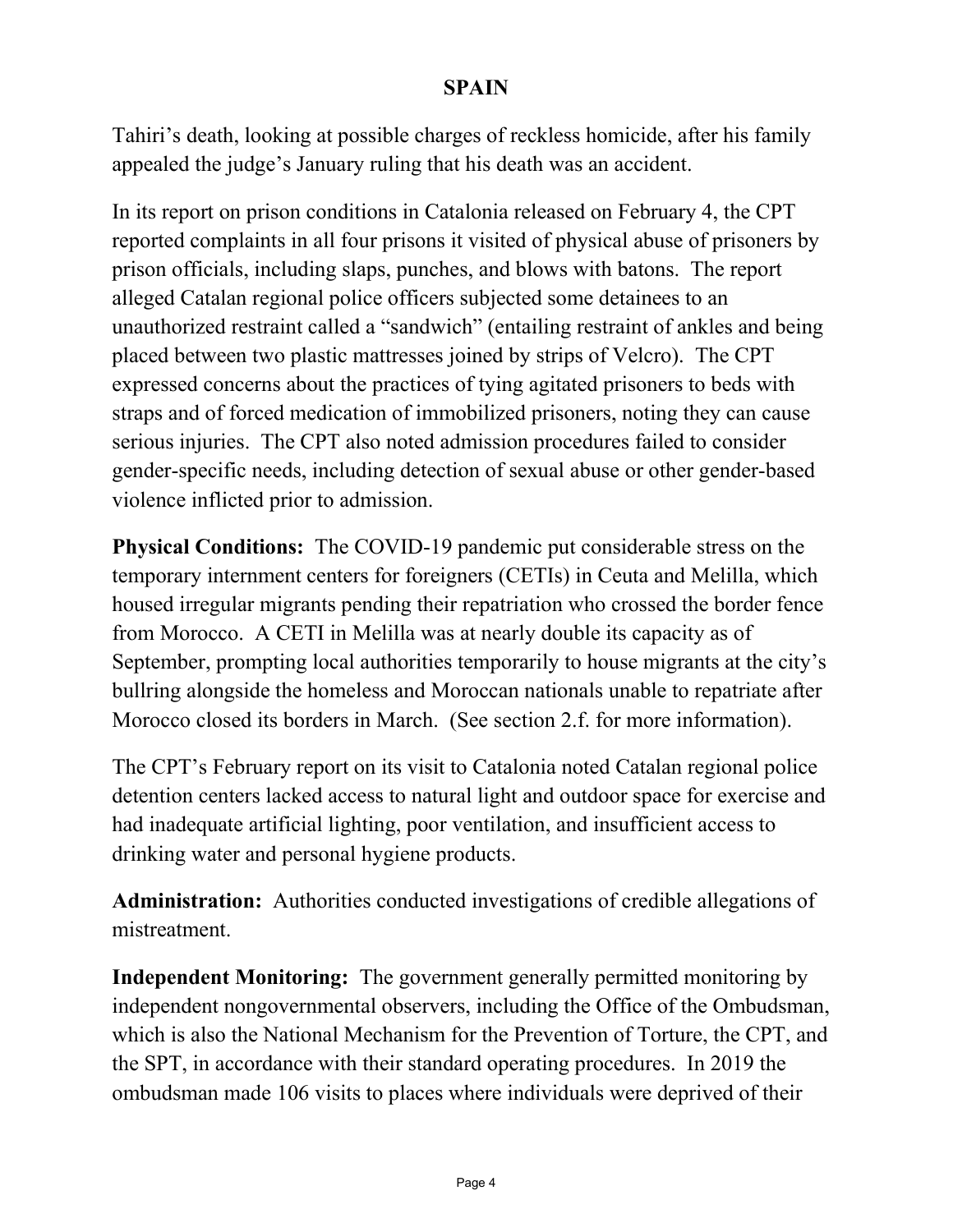liberty to assess conditions of confinement. During the year the ombudsman conducted primarily virtual visits to prisons and detention centers due to the COVID-19 pandemic. The CPT made a scheduled periodic visit to the country on September 13 to 28. A report of its findings was not public at year's end.

### **d. Arbitrary Arrest or Detention**

The constitution and law prohibit arbitrary arrest and detention and provide for the right of any person to challenge the lawfulness of his or her arrest or detention in court. The government generally observed these requirements.

### **Arrest Procedures and Treatment of Detainees**

The law permits police to apprehend suspects for probable cause or with a warrant based on sufficient evidence as determined by a judge. With certain exceptions police may not hold a suspect for more than 72 hours without a hearing. In certain rare instances involving acts of terrorism, the law allows authorities, with the authorization of a judge, to detain persons for up to five days prior to arraignment. Authorities generally informed detainees promptly of the charges against them. These rights were respected. The country has a functioning bail system, and the courts released defendants on bail unless they believed the defendants might flee or be a threat to public safety. If a potential criminal sentence is less than three years, the judge may decide to set bail or release the accused on his own recognizance. If the potential sentence is more than three years, the judge must set bail. The law provides detainees the right to consult a lawyer of their choice. If the detainee is indigent, the government appoints legal counsel.

The law allows incommunicado detention when there is a threat to the detainee's life or physical integrity, or a need to avoid compromising criminal proceedings. Under the law incommunicado detention can only be applied by judicial order and is limited to 10 days' duration. In certain rare instances involving acts of terrorism, a judge may order incommunicado or solitary detention for the entire duration of police custody. The law stipulates that terrorism suspects held incommunicado have the right to an attorney and medical care, but it does not allow them either to choose an attorney or to see a physician of their choice. The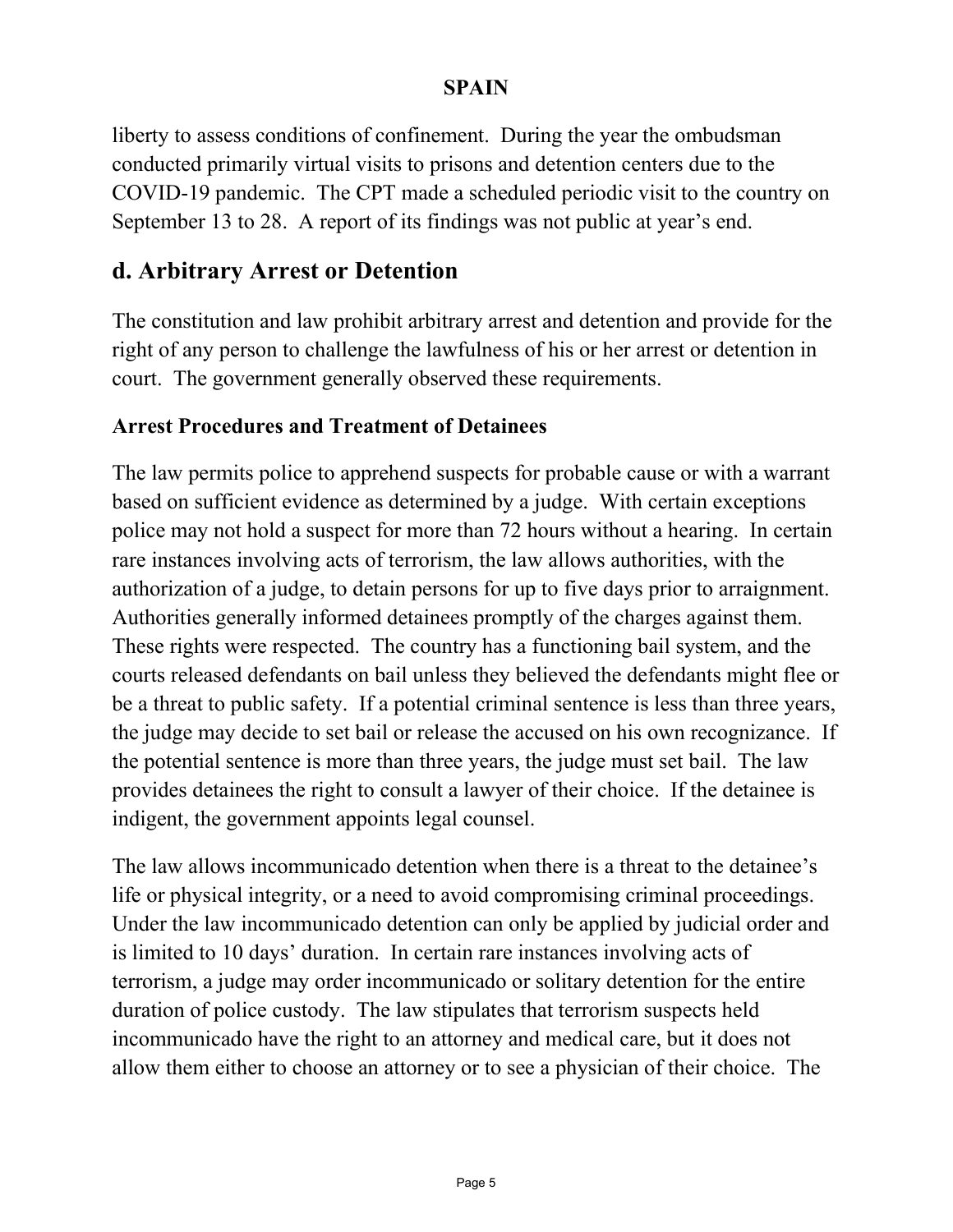court-appointed lawyer is present during police and judicial proceedings, but detainees do not have the right to confer in private with the lawyer.

### **e. Denial of Fair Public Trial**

The constitution provides for an independent judiciary, and the government generally respected judicial independence and impartiality.

### **Trial Procedures**

The constitution and law provide for the right to a fair and public trial, and an independent judiciary generally enforced this right. Defendants enjoy a presumption of innocence, the right to be informed promptly and in detail of the charges against them, the right to a fair and public trial without undue delay, and the right to be present at their trial. Defendants have the right to an attorney of their choice. If the defendant is indigent, the government provides an attorney. Defendants and their attorneys have adequate time and facilities to prepare a defense. Government policy is to provide free interpretation as necessary from the moment the defendant is charged through all appeals, although there were reports that translations of charges and interpretation throughout trials were not always provided. During the trial defendants may confront prosecution or plaintiff witnesses, and present their own witnesses and evidence. Defendants may not be compelled to testify or to confess guilt, and they have the right of appeal.

### **Political Prisoners and Detainees**

On March 8, the UN special rapporteur for minority issues expressed concerns about the restrictions and criminal charges against Catalan politicians and civil society activists involved in the October 2017 "referendum." The special rapporteur called on the government to abide by its legal obligations to protect the human rights of minorities, including the Catalan minority, especially regarding the freedoms of expression; peaceful assembly, association; and participation in public life. The ombudsman rejected the categorization of the Catalan-speaking population as a minority. The special rapporteur agreed with conclusions of the Working Group on Arbitrary Detention that the extended detentions and subsequent convictions of Jordi Sanchez and Jordi Cuixart, the two civil society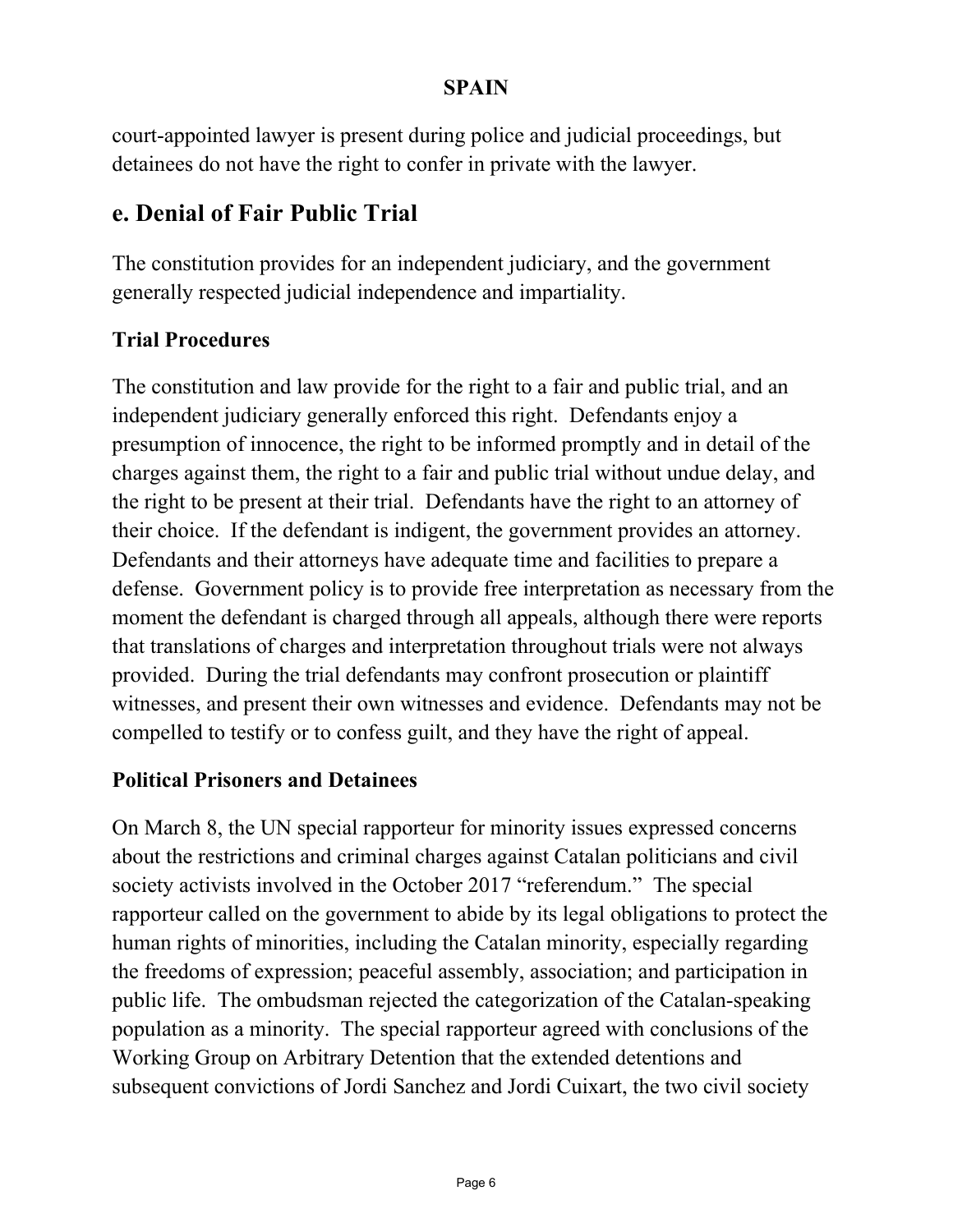activists convicted in the case, as well as the other Catalan political leaders in prison, were to intimidate them because of their political views.

On May 13, Amnesty International criticized the Supreme Court's interpretation of sedition as "excessively broad" and alleged it resulted in the "criminalization of acts of protest." On November 3, it reiterated its call for the government to release Sanchez and Cuixart.

In July the UN Working Group on Arbitrary Detention reiterated its previous recommendation to release seven of the nine Catalan proindependence prisoners convicted of sedition by the Supreme Court for their role in the October 2017 "referendum" on Catalan independence. Representatives of several Catalan national political parties called those convicted "political prisoners," but neither the government nor any international human rights NGO supported this claim.

### **Civil Judicial Procedures and Remedies**

Individuals or organizations may bring civil lawsuits seeking damages for a human rights violation. The complainant may also pursue an administrative resolution. Persons may appeal court decisions involving alleged violations of the European Convention on Human Rights to the European Court of Human Rights (ECHR) after they exhaust all avenues of appeal in national courts.

### **Property Restitution**

The country endorsed the 2009 Terezin Declaration but has no immovable property restitution laws because, as the European Shoah Legacy Institute notes, private and communal property were not seized from Spanish Jewish communities during the Holocaust. The government participated in the 1998 Washington Conference on Holocaust Era Assets and is a signatory to the International Council of Museums Code of Ethics. Some Jewish groups say that the government has not sufficiently investigated the movement of Nazi-looted art works through the country or sufficiently researched existing art collections in Spain to ascertain whether they include works of Nazi-looted art. The Federation of Jewish Communities of Spain reported there were no existing or prior cases of compensation or restitution in the country stemming from the Holocaust. The Department of State's Justice for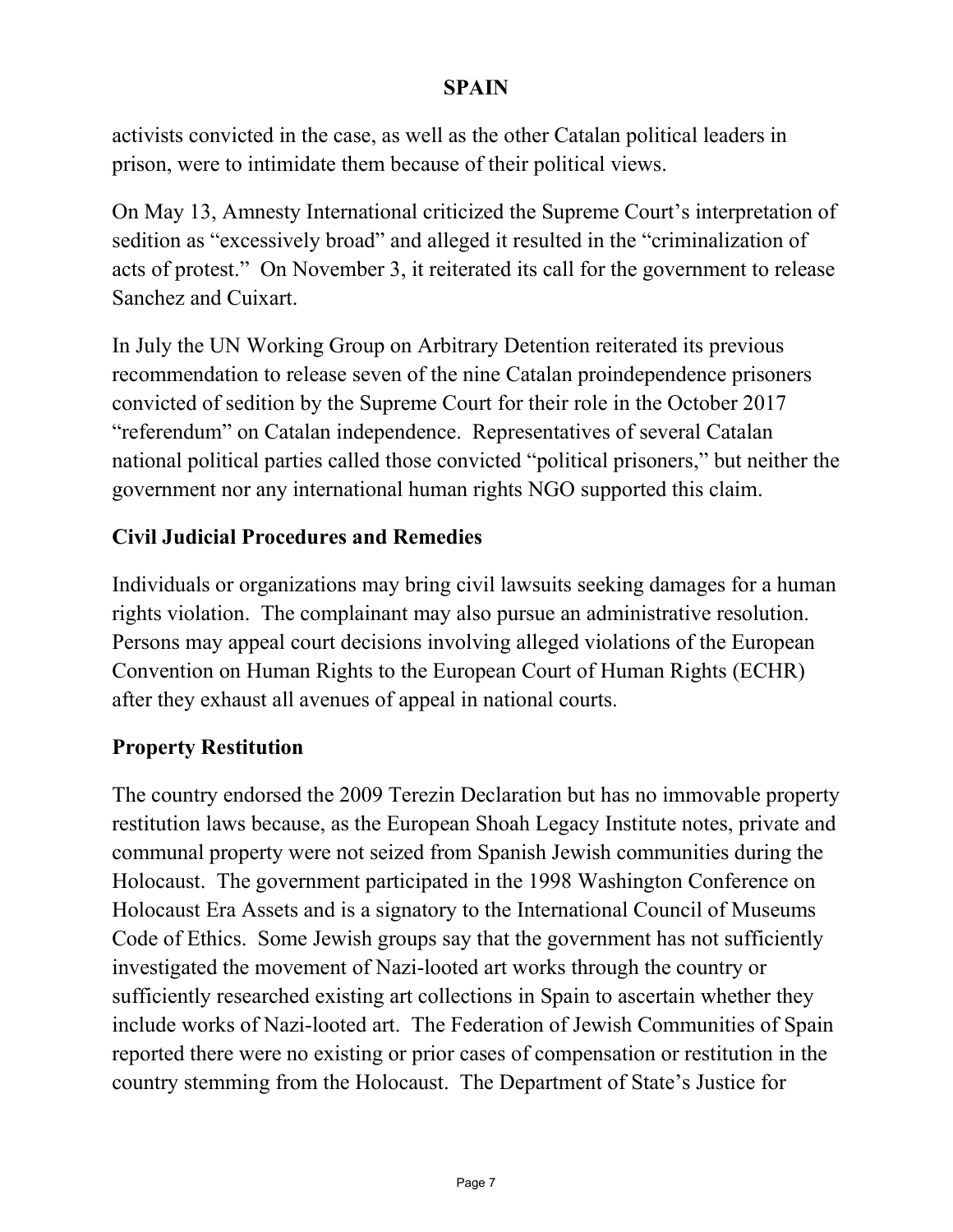Uncompensated Survivors Today (JUST) Act report to Congress, released publicly on July 29, 2020, can be found on the Department's website: [https://www.state.gov/reports/just-act-report-to-congress/.](https://www.state.gov/reports/just-act-report-to-congress/#_blank)

# **f. Arbitrary or Unlawful Interference with Privacy, Family, Home, or Correspondence**

The constitution prohibits such actions. On October 22, a court in Barcelona agreed to investigate a complaint filed by Catalan regional parliament president Roger Torrent and regional parliamentarian Ernest Maragall that their cell phones were surveilled in 2019 using a software program developed by the Israeli company NSO Group. Amnesty International called on the government to publish information about any contracts it has with digital surveillance companies.

# **Section 2. Respect for Civil Liberties, Including**

### **a. Freedom of Expression, Including for the Press**

The constitution provides for freedom of expression, including for the press, and the government generally respected this right. An independent press, an effective judiciary, and a functioning democratic political system combined to promote freedom of expression, including for the press.

**Freedom of Speech:** The law prohibits, subject to judicial oversight, actions including public speeches and the publication of documents that the government interprets as celebrating or supporting terrorism. The law provides for imprisonment from one to four years for persons who provoke discrimination, hatred, or violence against groups or associations on the basis of ideology, religion or belief, family status, membership in an ethnic group, race, national origin, sex, sexual orientation, illness, or disability.

On February 25, the Constitutional Court ruled that criticism, even severe, of politicians is protected speech and overturned the prison sentence of rapper Cesar Strawberry. In 2017 the Supreme Court sentenced Strawberry to a one-year imprisonment related to his social media posts criticizing politicians that the court ruled as hate speech.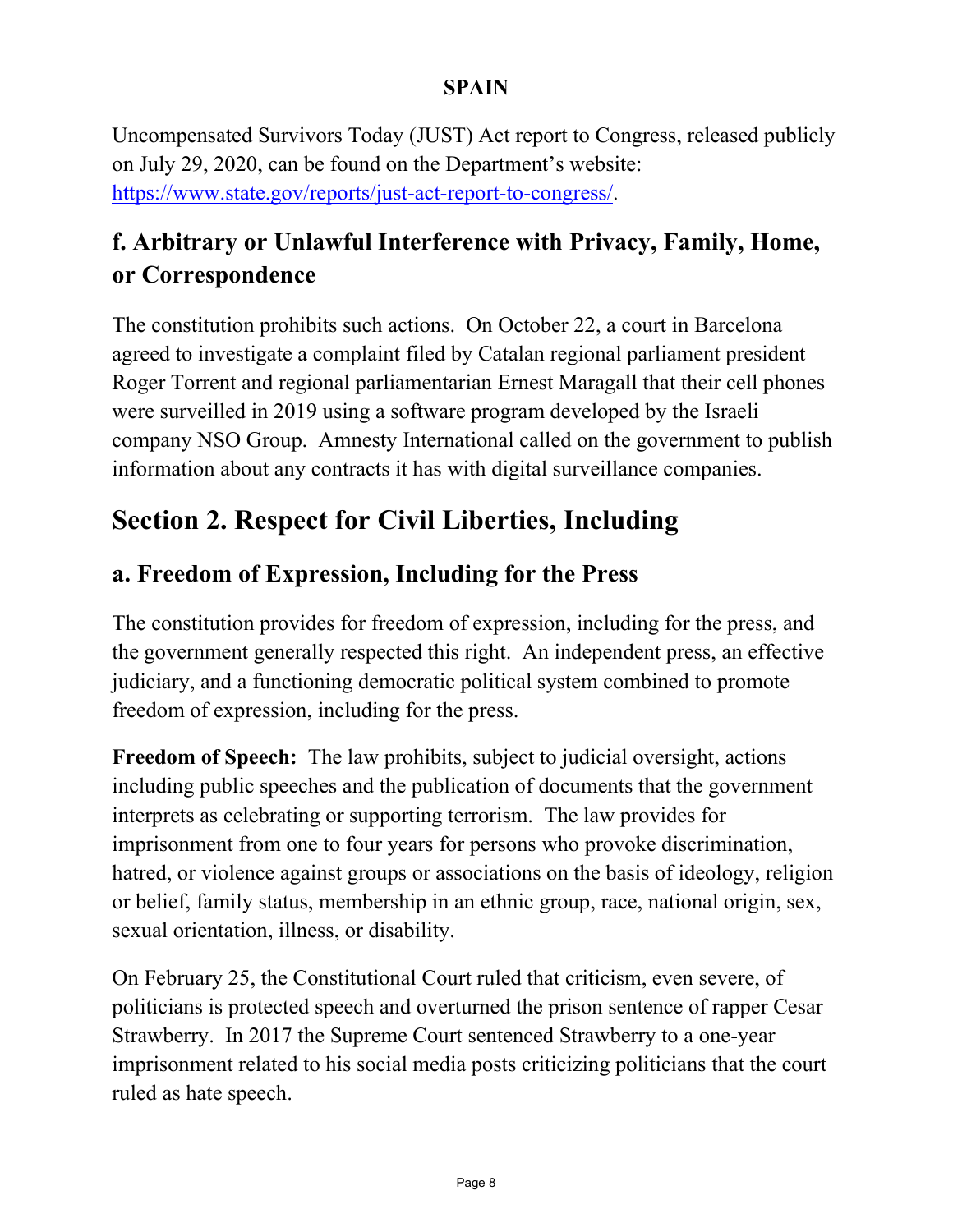The Law on the Protection of Citizen Security, known as the "gag law," penalizes the downloading of illegal content, the use of unauthorized websites, violent protests, insulting a security officer, recording and disseminating images of police, and participating in unauthorized protests outside government buildings. The NGO Reporters without Borders (RSF) called the law a threat to press freedom, and the Professional Association of the Judiciary considered it contrary to freedom of speech and information. During the government-decreed state of alarm from March 14 through June 20, state security forces used this law to fine citizens who violated mandatory confinement orders. Amnesty International protested the use of the law to fine several persons who filmed an incident allegedly showing police harassing a mentally ill man and his mother, noting its longstanding concerns with the vague formulation of the law, which authorizes sanctions for "lack of respect of law enforcement officials." The acting ombudsman declared in April his intention to investigate its application during the confinement. On November 19, the Constitutional Court, in deciding a case brought by the Spanish Socialist Workers' Party (PSOE) in 2015, upheld most of the law but ruled the provision against unauthorized recordings of members of security forces to be unconstitutional.

In a March 8 report, the UN special rapporteur for minority issues expressed concern that the October 2019 sentencing of 12 Catalan politicians and civil society activists interfered with the freedom of expression and nonviolent political dissent of the Catalan minority and could serve as a signal to prevent the political dissent of other minority groups. The national ombudsman rejected the categorization of the Catalan-speaking population as a minority.

On July 16, Amnesty International called on the government to repeal the criminalization of the glorification of terrorism, insults to the crown, and offending "religious feelings," which it maintained unduly restricts freedom of expression.

On January 16, the Barcelona hate crimes prosecutor presented the first-ever legal complaint against an individual who falsely claimed in social media that unaccompanied foreign minors were linked to school violence. The prosecutor noted that online hate speech was often not prosecuted due to lack of information on the identities of the perpetrators.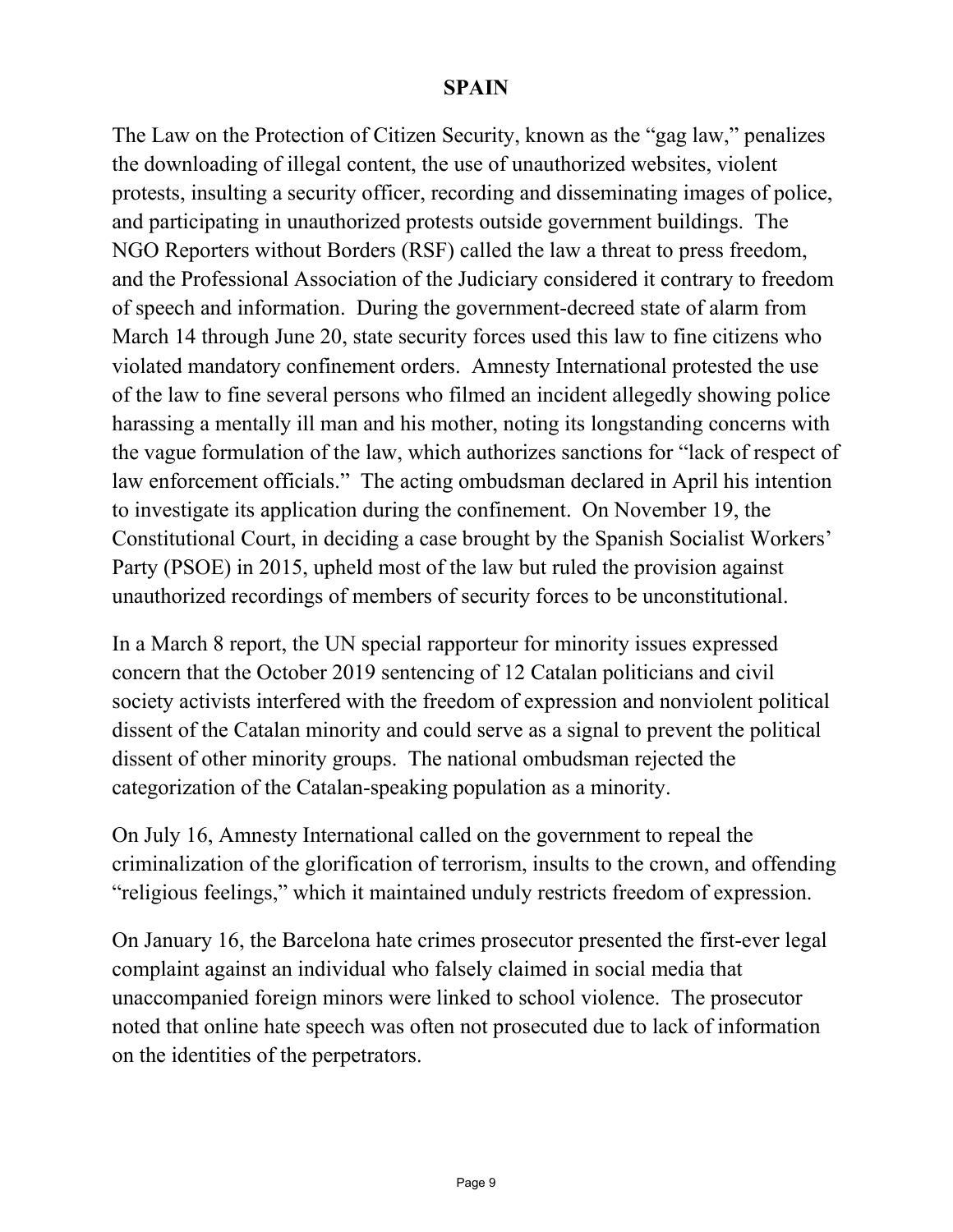**Freedom of Press and Media, Including Online Media:** Independent media were active and expressed a wide variety of views generally without restriction. The RSF and other press freedom organizations, however, indicated that the country's restrictive press law and its enforcement impose censorship and selfcensorship on journalists. In January the Universal Periodic Review of the country by the UN Human Rights Council noted that the Law on the Protection of Citizen Security was used against journalists who reported on police action during protests.

Journalist associations denounced the format of the government's press conferences during the government-decreed state of alarm during the COVID-19 pandemic. The journalists claimed they had to send all questions in writing in advance to a government communications office, which then relayed them to the relevant ministry. They alleged that not all their questions were passed on and that they were unable to engage in direct dialogue with government officials. More than 400 journalists signed an open letter to the government under the title "The Freedom to Ask" and demanded increased access to question government officials. In April the government ended its requirement that questions be submitted in writing in advance.

**Violence and Harassment:** There were multiple reports of government officials' verbally attacking certain media outlets and specific journalists. On March 1, President Pedro Sanchez accused "conservative" media of "stirring up society" every time conservatives lose an election. The same day, Second Vice President and Podemos party Secretary General Pablo Iglesias claimed press critical of the government had "offended the dignity of journalism." Also in March, Iglesias threatened to send a journalist to prison for publishing compromising information about his party, especially regarding its financing. The comments were immediately condemned by the Press Association of Madrid.

In July, following comments by Iglesias against the press and a tweet by Podemos party congressional spokesperson Pablo Echenique attacking the professionalism of a television anchor, the Federation of Journalists Associations of Spain condemned Iglesias and Echenique for attempting to "coerce and intimidate" journalists to prevent them from freely exercising their profession. The RSF also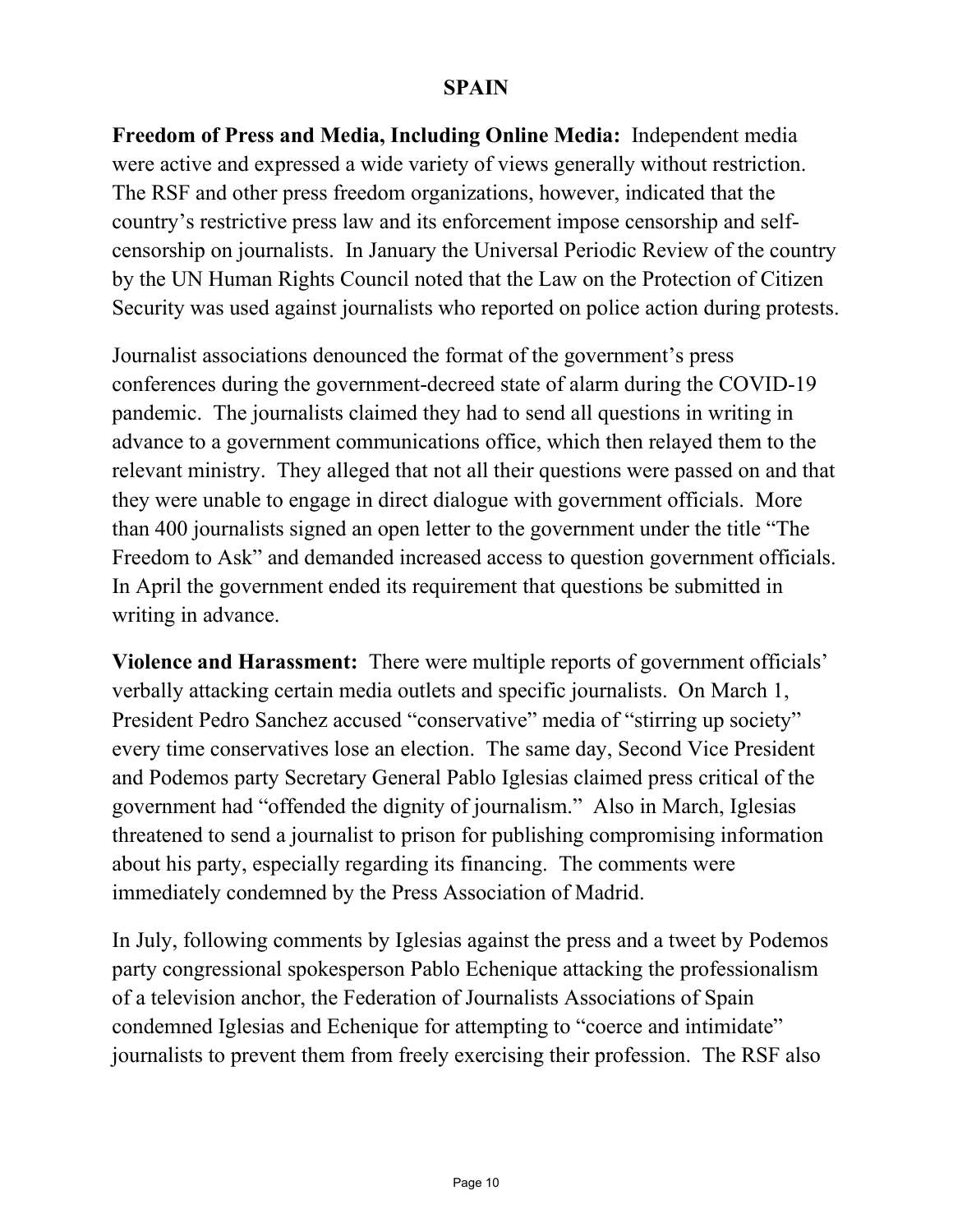called on the Podemos party leadership and all political parties to respect the freedom of the press.

The RSF blamed repeated attacks against media by the Vox party for provoking verbal and physical attacks on reporters during May countrywide protests against the government's COVID-19 policies. In one instance several individuals assaulted a photographer covering a protest in Madrid, threw his camera to the ground, and tore his shirt. The RSF also voiced concerns about Vox's online harassment of critical journalists and fact checkers and condemned Vox for banning some media outlets from attending its press conferences and election events.

In February the International Federation of Journalists warned in its 2019 annual report about the increase in cases of violence against the exercise of journalism in Catalonia, asserting that this community has become "dangerous territory" for journalists.

**Censorship or Content Restrictions:** The government fully funds the public media conglomerate Spanish Radio Television (RTVE). The RTVE's president is proposed by the government and confirmed by parliament. Journalists complained that the RTVE, under a caretaker president since 2018, operated with insufficient oversight and claimed that the caretaker president arbitrarily reassigned news directors and journalists.

**Libel/Slander Laws:** Under the law slander is an offense punishable with six months' to two years' imprisonment or a fine. The law was not used by the government or individual public figures to restrict public discussion or retaliate against journalists or political opponents. The law does not criminalize blasphemy, but fines may be levied against those who offend the feelings of members of a religious belief or of those who do not have a religious belief.

**National Security:** Amnesty International and other organizations criticized the antiterrorism law as overly broad, but there were no known reports of the government using the law to suppress its critics.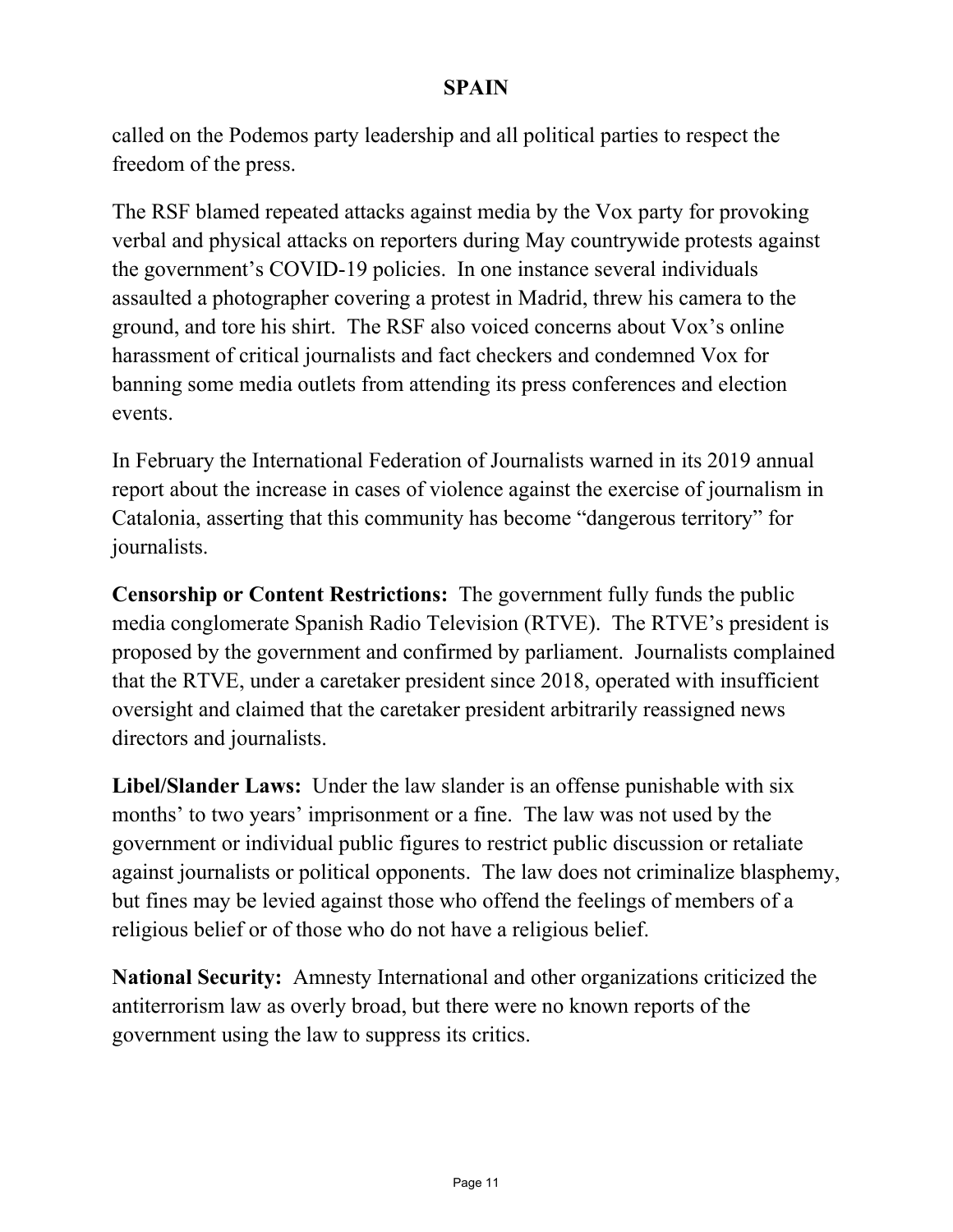### **Internet Freedom**

The government did not restrict or disrupt access to the internet or censor online content, and there were no credible reports that the government monitored private online communications without appropriate legal authority. Authorities monitored websites for material containing hate speech or promoting anti-Semitism or terrorism.

### **Academic Freedom and Cultural Events**

There were no official government restrictions on academic freedom or cultural events.

In its 2019 annual report published on May 13, the ombudsman reported continuing complaints about the lack of "ideological neutrality" in places of education, particularly in Catalonia. This included instances of "partisan symbolism" on the facades of schools and other public spaces in Catalonia. The ombudsman reported resistance by authorities--particularly Catalan regional government departments and city councils as well as educational, cultural, and health centers--to removing such symbolism after receiving citizen complaints. The ombudsman called upon these authorities to uphold principles of ideological neutrality in public spaces.

### **b. Freedoms of Peaceful Assembly and Association**

### **Freedom of Peaceful Assembly**

The law provides for the freedom of peaceful assembly, and the government generally respected this right. The Law on the Protection of Citizen Security provides for fines of up to 600 euros (\$720) for failing to notify authorities about peaceful demonstrations in public areas, up to 30,000 euros (\$36,000) for protests resulting in "serious disturbances of public safety" near parliament and regional government buildings, and up to 600,000 euros (\$720,000) for unauthorized protests near key infrastructure. By law any protesters who refuse to disperse upon police request may be fined.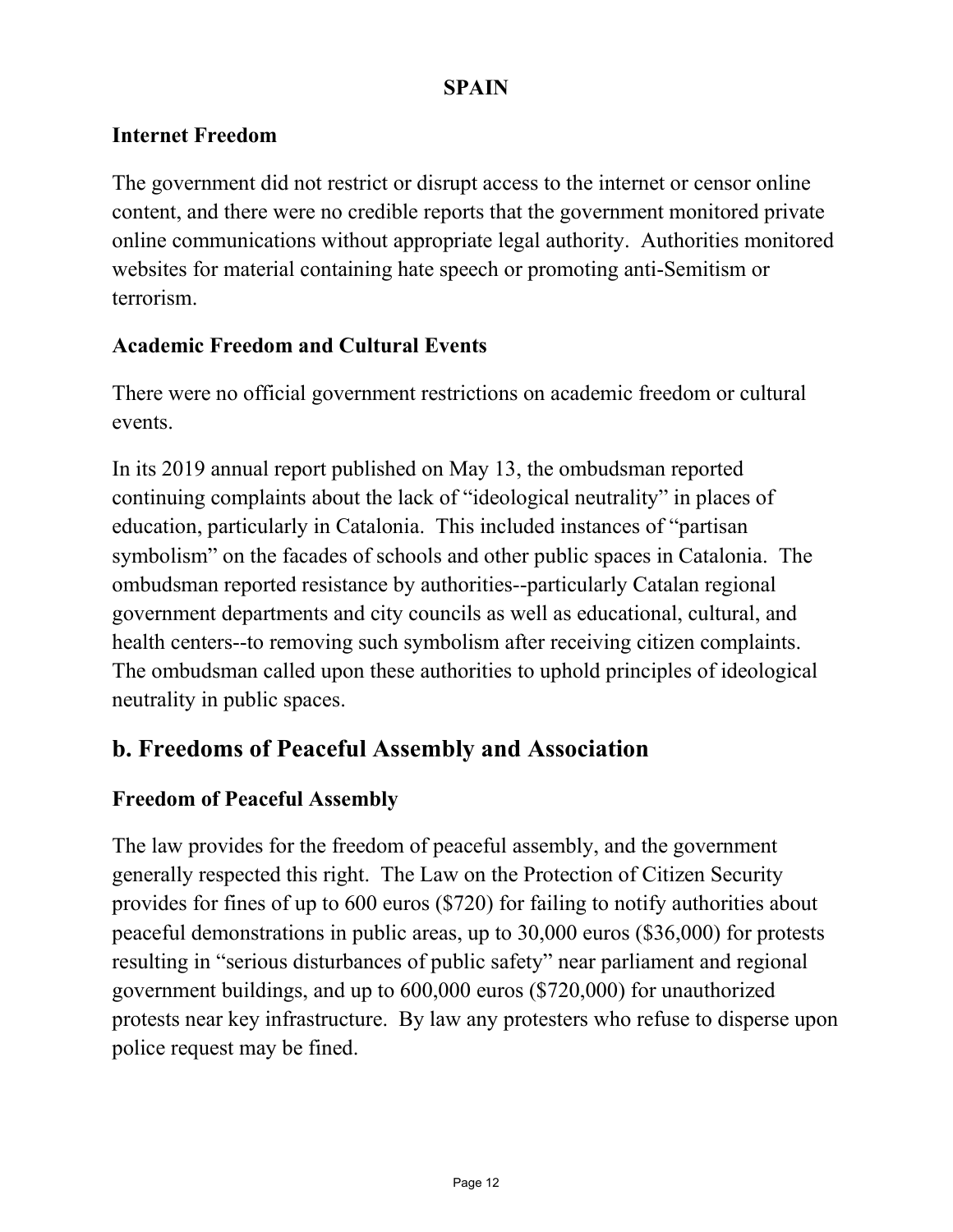In July, Amnesty International expressed concern that the right to peaceful assembly was "unduly restricted" under the Law on the Protection of Citizen Security. The organization asserted the Law on the Protection of Citizen Security was arbitrarily enforced during the March-June government-mandated state of alarm due to the COVID-19 pandemic.

### **c. Freedom of Religion**

See the Department of State's *International Religious Freedom Report* at [https://www.state.gov/religiousfreedomreport/.](https://www.state.gov/religiousfreedomreport/)

### **d. Freedom of Movement**

The law provides for freedom of internal movement, foreign travel, emigration, and repatriation, and the government generally respected these rights.

The government declared a state of alarm throughout the country from March 14 through June 20 due to the COVID-19 pandemic. The state of alarm restricted internal movement and foreign travel. During most of this period, movement was restricted to purchasing food, medicine, and essential goods; visits to the doctor, bank, or insurance company; going to essential employment; or taking care of children, the elderly, or other dependent persons. Police were empowered to impose sanctions on those who did not comply with the restrictions. According to data provided by the national government representatives in the country's 17 autonomous regions, during the state of alarm there were more than 1.1 million proposed sanctions (generally fines) and more than 9,000 arrests for violations of confinement orders. When the national state of alarm ended, some regional governments imposed restrictions of movement in certain places because of an increase in the number of infections.

While the state of alarm was legally enacted by parliamentary approval, some civil society organizations noted it was applied inconsistently and arbitrarily. The ombudsman reported receiving thousands of citizens' complaints during the state of alarm and expressed concern about possible abuses, but on September 4, the ombudsman ultimately declared the measure constitutional in light of significant health concerns.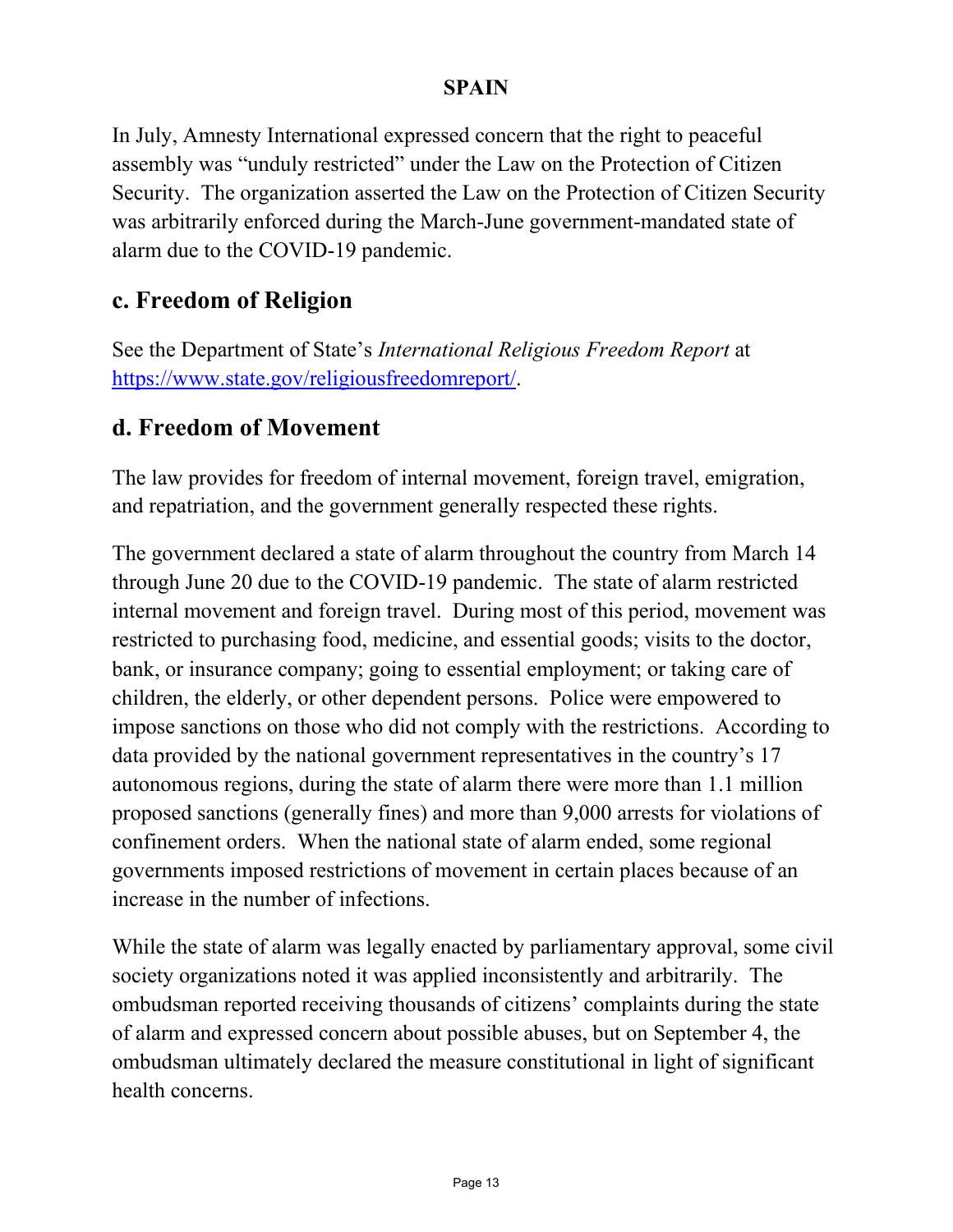During the state of alarm, immigrants in irregular status and those working in the informal economy, particularly domestic workers, were often sanctioned by law enforcement while travelling to their workplaces due to the lack of required employer authorization paperwork. Amnesty International expressed concern about the disproportionate impact of the state of alarm on homeless persons and the "dozens of cases" in which they were fined for being on the streets. The NGOs Rights International Spain and International Decade for People of African Descent maintained police enforced an excessive interpretation of sanctions during the state of alarm by not requiring police officers to issue direct, specific, and individualized infractions.

On June 16, the European Parliament's Petitions Committee approved a request from a Spanish lawyer to investigate whether the government exceeded the limits of the state of alarm and violated fundamental rights.

### **e. Status and Treatment of Internally Displaced Persons**

Not applicable.

### **f. Protection of Refugees**

Irregular migration to the country increased by 26 percent during the year compared with the same time in 2019, with 37,303 arrivals as of November 30, according to the Office of the UN High Commissioner for Refugees (UNHCR). Sea arrivals increased by 50 percent (35,862 arrivals as of November 30) primarily due to the increased popularity of the West African route to the Canary Islands, which saw a more than 10-fold increase during the year, with 21,028 migrants arriving by this route as of December 6. Local NGOs reported that more than 2,000 of the arrivals were unaccompanied minors, who were placed under the care of the Canary Islands regional government. According to UNHCR, the government's limited resources for evaluating new arrivals often made it difficult for the government to distinguish between economic migrants and those seeking international protection.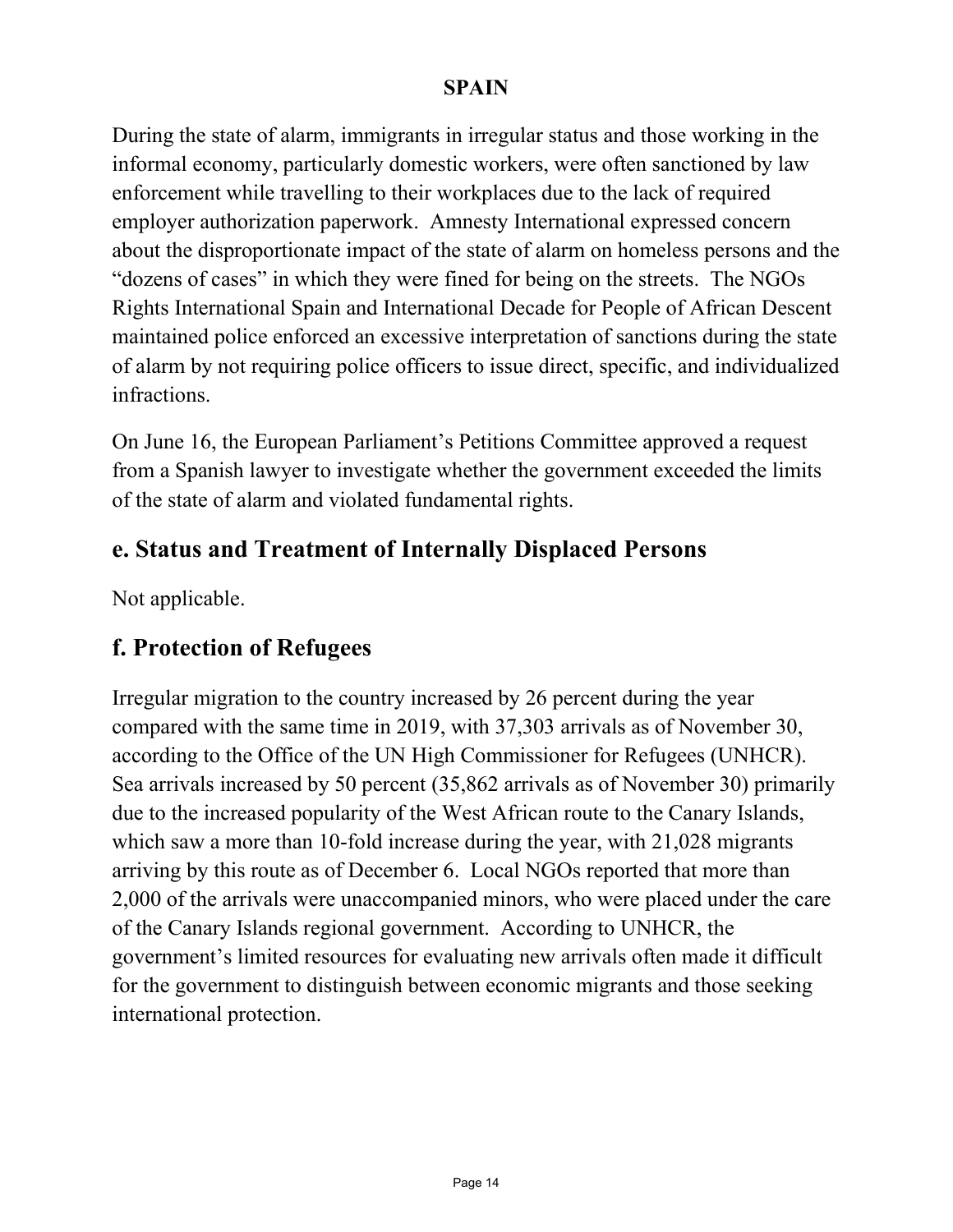The government cooperated with UNHCR and other humanitarian organizations in providing protection and assistance to refugees, returning refugees, asylum seekers, stateless persons, and other persons of concern.

**Abuse of Migrants, Refugees, and Stateless Persons:** UNHCR, the International Organization on Migration (IOM), NGOs, the national police union, and an association of judges criticized the government-operated internment centers for foreigners who are to be deported (CIEs) for a variety of reasons, including alleged violation of human rights, overcrowding, prison-like treatment, and a lack of interpreters. The law sets the maximum time for detention in CIEs at 60 days. Prior to the COVID-19 pandemic, Moroccan and Algerian migrants were detained in CIEs upon entry to Spain, because these countries have extradition agreements with the Spanish government. Migrants from sub-Saharan Africa were not sent to CIEs but were placed into the voluntary care of humanitarian NGOs.

In May the government closed the CIEs because border closures prevented the return of migrants to their countries of origin. Most new irregular arrivals arriving by sea were tested for COVID-19, and those who tested positive were referred to health authorities. Moroccans and Algerians already present in CIEs were released, and new arrivals from those countries were either placed into the care of NGOs or released. On September 22, the government announced it would reopen the seven CIEs on the peninsula and the Canary Islands and resume repatriations. The CETIs in Ceuta and Melilla remained open during the state of alarm.

In Melilla overcrowding at a CETI prompted local authorities to house migrants temporarily at the city's bullring. On August 26, police arrested 33 migrants at a CETI after a protest against poor conditions and concerns of contagion turned violent. In late August, Amnesty International, UNHCR, the IOM, and the Council of Europe's Commissioner for Human Rights expressed concern about deteriorating conditions in Melilla and called on the government to transfer migrants to the mainland to alleviate severe overcrowding. Two judges blocked the local government's attempts to lock down the CETI after several migrants tested positive for COVID-19, stating it was the central government's responsibility to transfer migrants to the mainland in accordance with a Supreme Court decision on July 29 allowing freedom of movement throughout the country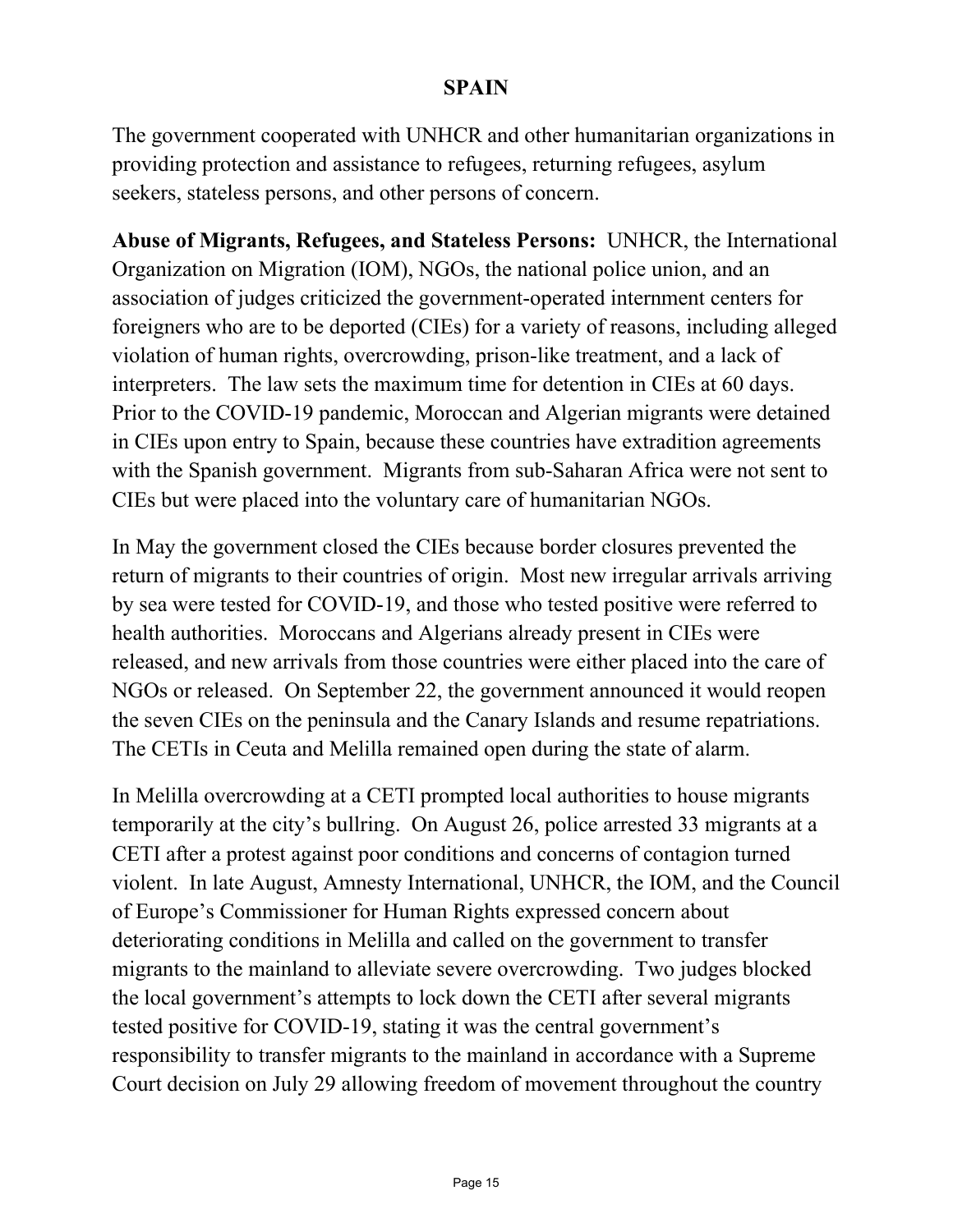for asylum seekers who applied in Melilla and Ceuta. On September 2, a total of 60 migrants were transferred from the bullring to the mainland, the first such transfer since May.

The regional governments in Andalusia, Murcia, and the Canary Islands all reported difficulties managing COVID-19 testing and quarantine requirements for migrants arriving by sea. Local NGOs in the Canary Islands reported being overwhelmed by the large number of migrant arrivals to the islands exacerbated by the central government's decision not to transfer most migrants to the mainland to prevent encouraging more migrants to make the journey. Beginning in August the government started housing thousands of migrants in Red Cross tents at the Arguineguin port on Grand Canary Island, reaching a peak of 2,600 migrants in mid-November. NGOs and local government officials reported insufficient toilets and other sanitation supplies, bedding, and nutritional food for the migrants. On November 28, the ombudsman, citing overcrowded conditions, called on the interior minister to close the port immediately and to transfer the migrants to other facilities. On December 1, the government closed the port and transferred newly arrived migrants to a military installation, also on Grand Canary Island.

Since 2019 the Committee on the Rights of the Child (CRC) of the UN Office of the High Commissioner for Human Rights (OHCHR) adopted 14 decisions against the country concerning age determination of unaccompanied minors seeking asylum in the country. On October 13, the CRC stated that the country's procedures to assess the age of unaccompanied migrant children violated their fundamental human rights. The CRC experts found various violations of the Convention on the Rights of the Child, including the right to identity, the right to be heard, and the right to special protection of children deprived of their family environments. In one case, according to the CRC, a 17-year-old Guinean teenager arrived in Almeria in 2017 after the Red Cross intercepted the small boat in which he was travelling. Although the teenager told police he was younger than 18, the police allegedly registered him as an adult without performing any age assessment. Police rejected his asylum application and detained him in a CIE for adults. Authorities released him 52 days later after an NGO helped him obtain his birth certificate, but, according to the CRC, he was not assigned a guardian to look after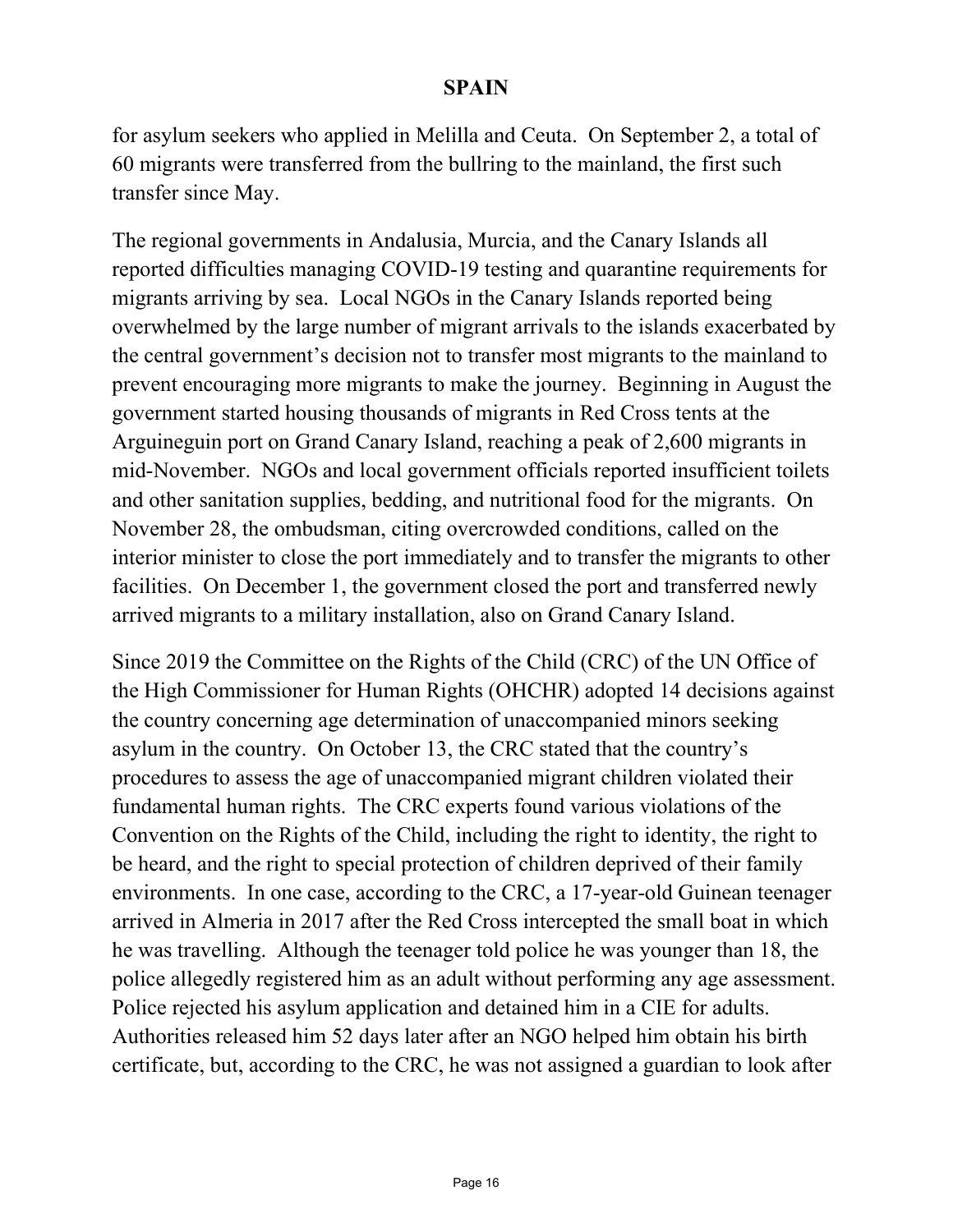his legal interests, and he was not offered special protection provided for children under Spanish and international law.

**Refoulement:** The country has bilateral agreements with Morocco and Algeria that allow Spain to deport approximately 95 percent of irregular migrant arrivals of citizens from those countries, almost all without administrative processing or judicial order, in accordance with the Law of the Protection of Citizen Security. NGOs continued to criticize this practice, known as "hot returns." Repatriations under these agreements stopped in March when the border was closed due to the COVID-19 pandemic. The government maintained this practice is legal and did not report the statistics of the number of persons returned to Morocco or Algeria. An agreement between Spain and Morocco permits the Spanish Maritime Safety Agency to operate from Moroccan ports and to return irregular migrants it rescues off the Moroccan coast to shore in Morocco rather than to Spain.

On February 13, the ECHR reversed its position on Spanish "hot returns" of migrants that occasionally cross the land border from Morocco into the enclave cities of Ceuta and Melilla. In 2017 the ECHR ordered Spain to pay 10,000 euros (\$12,000) in compensation to two migrants who were returned to Morocco immediately after jumping the border at Melilla in 2014. The Spanish government at the time appealed the ruling. The ECHR's new ruling determined that the government did not violate the European Convention on Human Rights, because the migrants put themselves in an illegal situation instead of attempting a regularized entry. Therefore, their immediate return was a consequence of their own conduct, the ruling concluded.

Local NGOs and UNHCR reported several cases of refoulement by authorities in Ceuta and Melilla. The local NGO Walking Borders accused the government of the refoulement of 42 migrants to Morocco on January 3. According to the group's statement, which was cosigned by more than 60 other human rights groups, authorities picked up the migrants from the Spanish islands of Chafarinas and returned them to neighboring Morocco without verifying their identity or ensuring that those eligible for asylum could have their claims processed. Authorities denied the so-called "hot return," stating that the migrants were rescued at sea by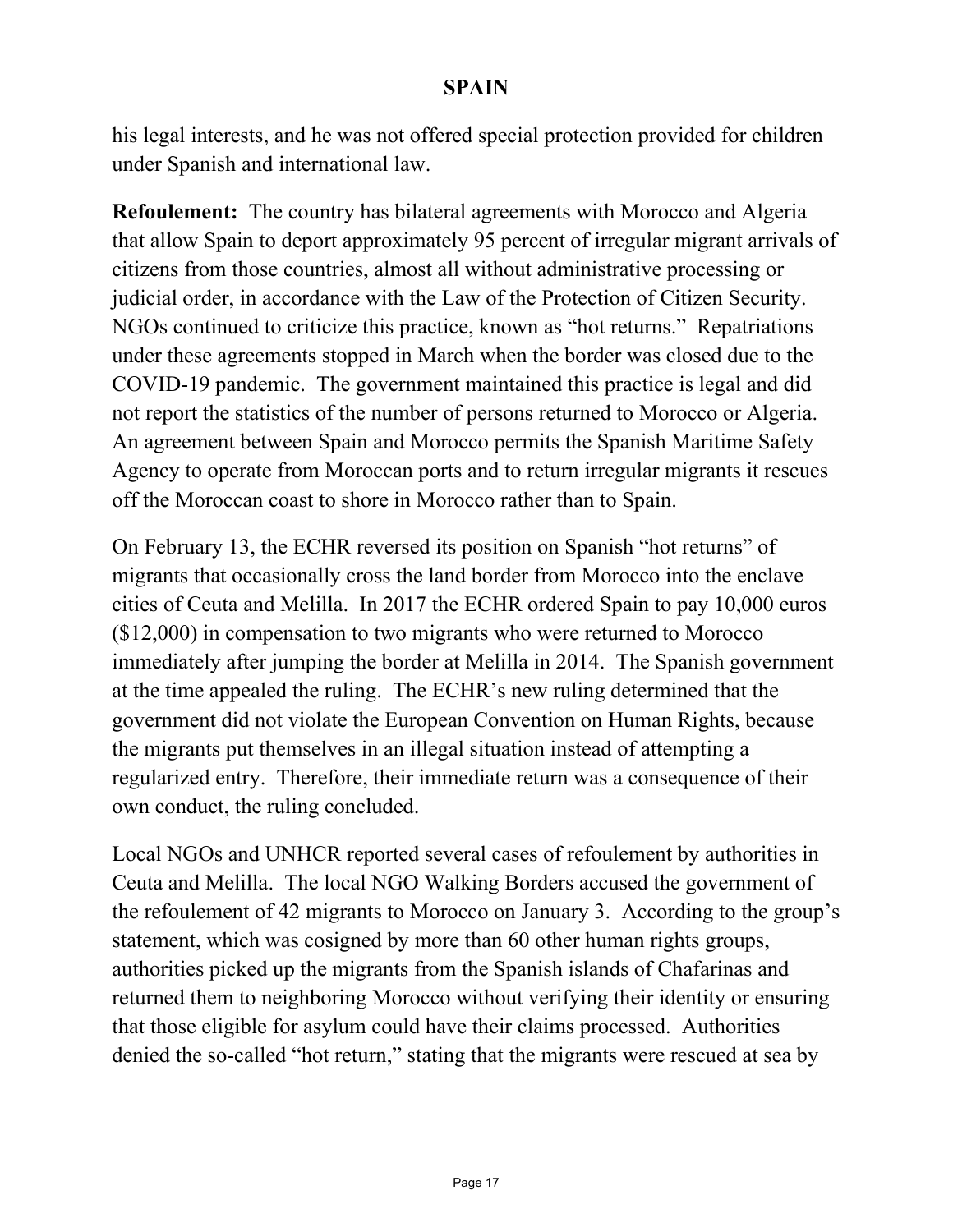Moroccan authorities and were never on Spanish territory. The ombudsman rejected the government's claim.

**Access to Asylum:** The law provides for the granting of asylum or refugee status, and the government has established a system for providing protection to refugees. Authorities review asylum petitions individually, and there is an established appeals process available to rejected petitioners. The law permits any foreigner in the country who is a victim of gender-based violence or of trafficking in persons to file a complaint at a police station without fear of deportation, even if that individual is in the country illegally.

The COVID-19 pandemic froze the asylum application process during the government-decreed state of alarm, during which time potential asylum seekers were unable to make new petitions for asylum. NGOs including the Spanish Commission for Refugees (CEAR) and the Red Cross as well as UNHCR continued to report concerns about delays in the asylum application process, with wait times varying across regions. UNHCR reported a one- to three-month waiting period to get an appointment to request asylum in Madrid and up to a year in some areas of Catalonia. Since the end of the state of alarm, the Ministry of the Interior has acknowledged continued delays because of the limited ability to conduct inperson interviews.

The ministry began digitalizing its asylum system to alleviate some of the case backlog. On November 4, a ministry official told congress that the Office of Asylum and Refugees increased its staff from 60 to 291 to speed up application processing. According to the secretary of state for migration, by October 30 the government had reduced the case backlog to 3,000, down from 8,000 earlier in the year.

UNHCR reported that 78,812 individuals had filed asylum claims in the country as of the end of October, a decrease of 16 percent from the same period in 2019. Of these, Latin Americans (particularly from Venezuela, Colombia, Peru, Nicaragua, Honduras, and El Salvador) accounted for 86 percent of applications; Venezuelans were the largest group (see below Temporary Protection). Most migrants arriving to the country from Africa and the Middle East sought to transit to other destinations in Europe and therefore did not apply for asylum in Spain.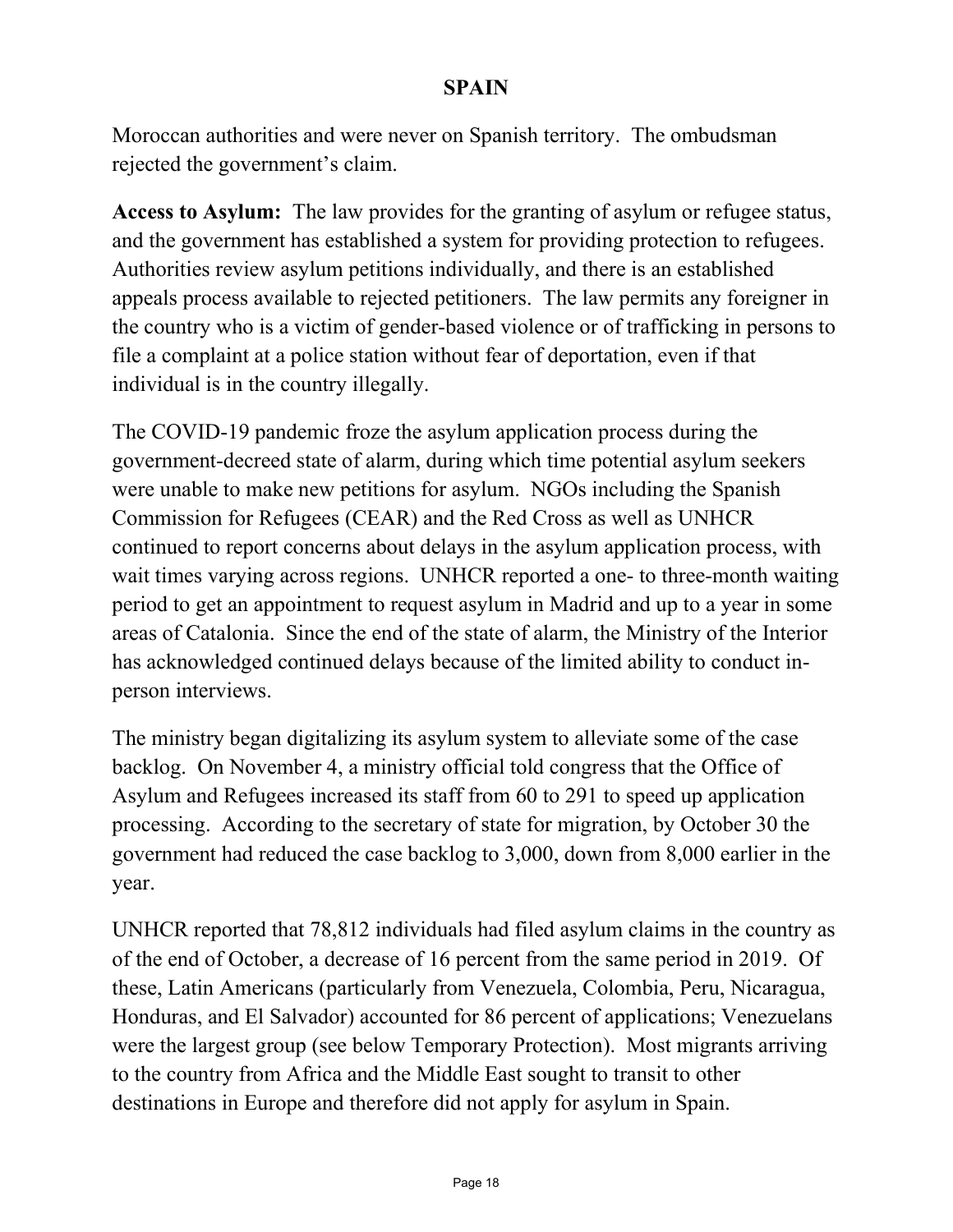According to CEAR's 2020 *Annual Report*, in 2019, 118,264 individuals applied for asylum in the country. The government offered international protection to 5.2 percent of applicants whose cases were resolved, compared with 24 percent in 2018. Of the 60,198 persons whose cases were resolved in 2019, 2.7 percent (1,653) were granted refugee status. Large percentages of applicants from Colombia (98.9 percent), the West Bank and Gaza (90.6 percent), El Salvador (88.5 percent), Nicaragua (84 percent), and Honduras (79.5 percent) did not receive either asylum status or other protection.

**Safe Country of Origin/Transit:** Under EU law the country considers all other countries in the Schengen area, the EU, and the United States to be safe countries of origin.

**Freedom of Movement:** The COVID-19 pandemic limited migrants' freedom of movement since the government blocked many transfers of migrants from Ceuta, Melilla, and the Canary Islands to reception centers on the mainland. According to UNHCR, the government regularly facilitated humanitarian transfers from Ceuta and Melilla prior to the government-decreed state of alarm from March to June, but during the state of alarm it facilitated only two such transfers. The government did not provide data on transfers from the Canary Islands, but NGOs including the Spanish Red Cross reported it slowed considerably due to the pandemic. In November the interior minister announced the government would only transfer a small minority of vulnerable migrants to the mainland to prevent encouraging more migrants to make the journey. The ombudsman criticized the decision, and stated the government violated the freedom of movement of migrants it kept in tents at the Arguineguin port beyond the 72 hours of police custody permitted under the law.

On July 29, the Supreme Court ruled that migrants who apply for asylum in Ceuta or Melilla have the right to freedom of movement throughout the country. Previously, NGOs had criticized the government for not allowing freedom of movement for asylum seekers from the two autonomous enclaves until a decision had been made on the admissibility of their claim.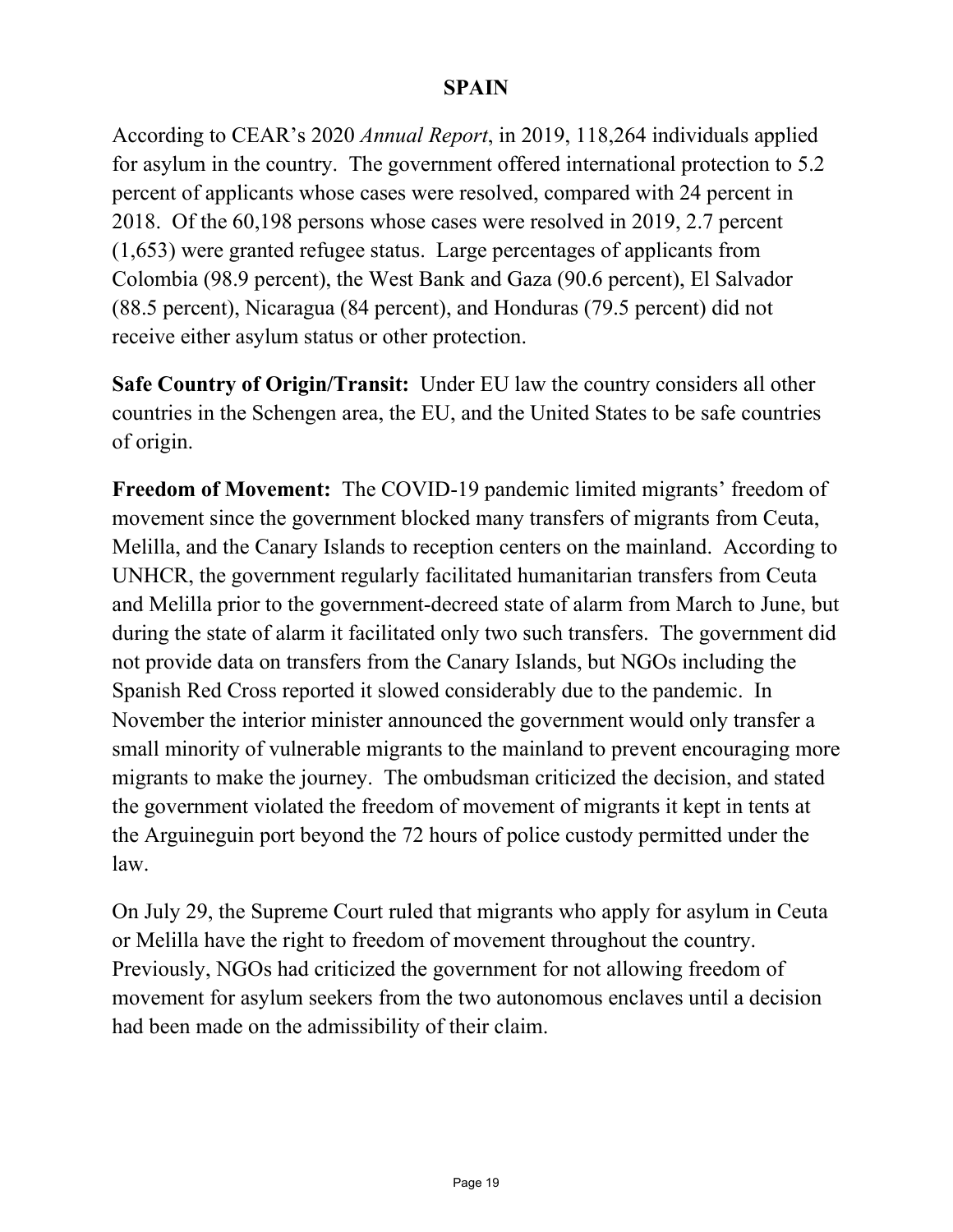**Employment:** NGOs noted that many asylum seekers were unable to renew their paperwork required for employment due to lack of in-person appointments, leading some to miss job opportunities.

**Access to Basic Services:** Migrants from countries without a return agreement and those who demonstrated eligibility for international protection were provided housing and basic care for up to three months as part of a government-sponsored reception program managed by various NGOs. Due to the difficulty for migrants seeking international protection on the Canary Islands to travel to the mainland during the COVID-19 pandemic, the Spanish Red Cross permitted some migrants to stay in their reception centers for longer than three months.

In September the secretary of state for migration issues accepted the ombudsman's recommendation to grant temporary residency permits to those seeking international protection without having to give up their applications for asylum.

**Durable Solutions:** The government accepted refugees for relocation and resettlement and provided assistance through NGOs such as CEAR, Accem, and the Spanish Red Cross. UNHCR noted the country's system for integrating refugees, especially vulnerable families, minors, and survivors of gender-based violence and trafficking in persons, needed improvement.

The government assisted in the safe, voluntary return of failed asylum seekers and migrants to their homes or the country from which they came.

**Temporary Protection:** The government also provided temporary protection to individuals whose applications for asylum were pending review or who did not qualify as refugees. CEAR reported that in 2019 the government granted international subsidiary protection to 1,503 individuals. Additionally, the government granted one-year residency permits (which can be extended to two years) on humanitarian grounds to 39,776 applicants (66 percent of applicants whose cases were resolved), the overwhelming majority of them from Venezuela. Humanitarian protection was generally not granted to immigrants from other Latin American countries.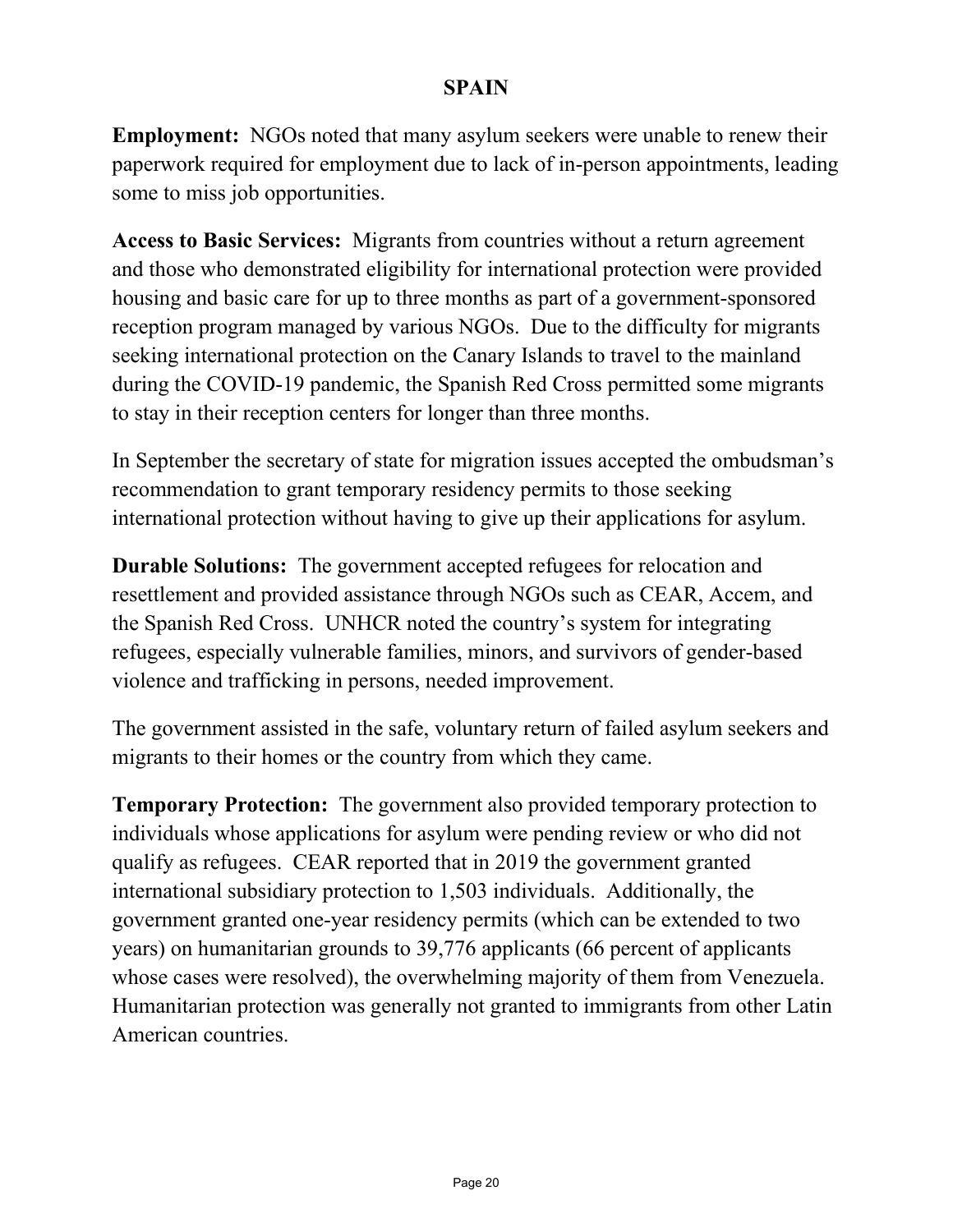According to the Ministry of the Interior, the country has adopted a policy of providing humanitarian protection to Venezuelans who do not qualify for other types of international protection in the country, including asylum. As of October 31, a total of 25,858 Venezuelans applied for asylum in the country, at 33 percent of all applicants, the largest group of asylum seekers. Humanitarian protection provides residency and work authorization for one year, which can be extended. Humanitarian protection was generally not granted to immigrants from other Latin American countries.

### **g. Stateless Persons**

According to UNHCR, at the end of 2019, a total of 4,246 stateless persons lived in the country. The law provides a path to citizenship for stateless persons. The law includes the obligation to grant nationality to those born in the country of foreign parents, if both lack nationality or if legislation from neither parent's country of nationality attributes a nationality to the child, as well as to those born in the country whose parentage is not determined.

# **Section 3. Freedom to Participate in the Political Process**

The constitution provides citizens the ability to choose their government in free and fair periodic elections held by secret ballot and based on universal and equal suffrage.

### **Elections and Political Participation**

**Recent Elections:** All national observers and those from the Office for Democratic Institutions and Human Rights of the Organization for Security and Cooperation in Europe considered the national elections in April and November 2019 to have been free and fair.

**Participation of Women and Members of Minority Groups:** No laws limit the participation of women or members of minority groups in the political process, and they did participate.

In a March 8 report, the UN special rapporteur for minority issues expressed concern that the October 2019 sentencing of 12 Catalan politicians and civil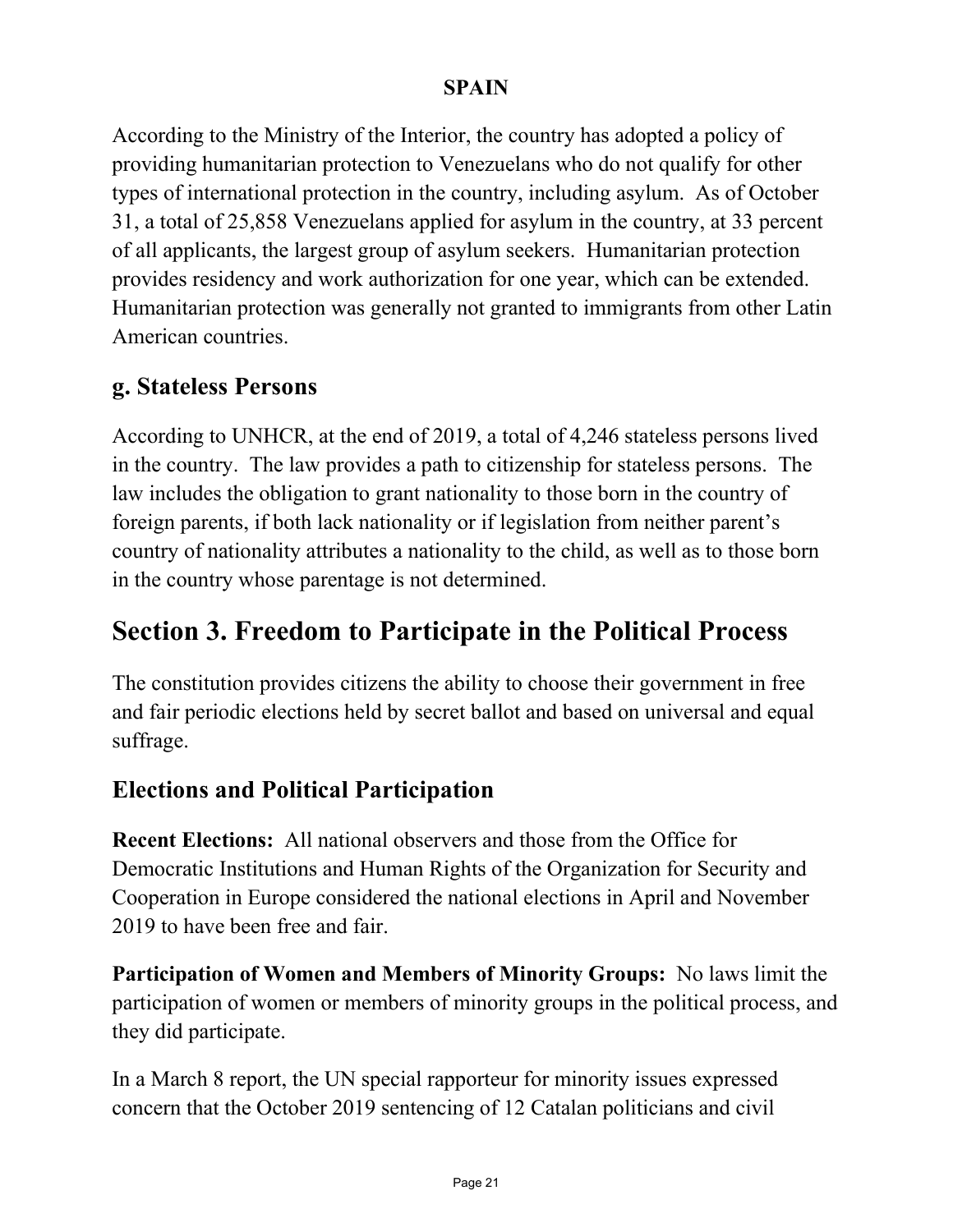society activists interfered with the freedom of expression and nonviolent political dissent of the Catalan minority and could serve as a signal to prevent the political dissent of other minority groups. The Spanish Ombudsman rejected the categorization of the Catalan-speaking population as a minority.

# **Section 4. Corruption and Lack of Transparency in Government**

The law provides criminal penalties for corruption by officials, and the government generally implemented the law effectively. Prosecutions and convictions for corruption were rare compared to the complaints filed, mainly because of the extensive system of legal appeals.

**Corruption:** Corruption was a problem in the country. Corruption cases crossed party, regional, and municipal lines, and while the backlog of cases was significant, analysts noted courts continued to process them regardless of political pressure.

On August 11, a Madrid judge formally charged key members of the Podemos party with alleged misappropriation of public funds and embezzlement related to the financing of its headquarters renovations and consulting contracts during the 2019 electoral campaigns. The investigation stemmed from testimony by Podemos' former lawyers, Jose Manuel Calvente and Monica Carmena, who claimed financial irregularities, including the allocation of the renovation of the party's headquarters and the payment of surcharges to members of the party. The lawyers also claimed that Podemos was linked to Neurona Consulting, a purported front company used to divert money through contracts made during the April 2019 general election campaign and allegedly to pay commissions to Podemos' founder, Juan Carlos Monedero.

**Financial Disclosure:** Public officials are subject to financial disclosure laws and are required to publish their income and assets on publicly available websites each year. There are administrative sanctions for noncompliance.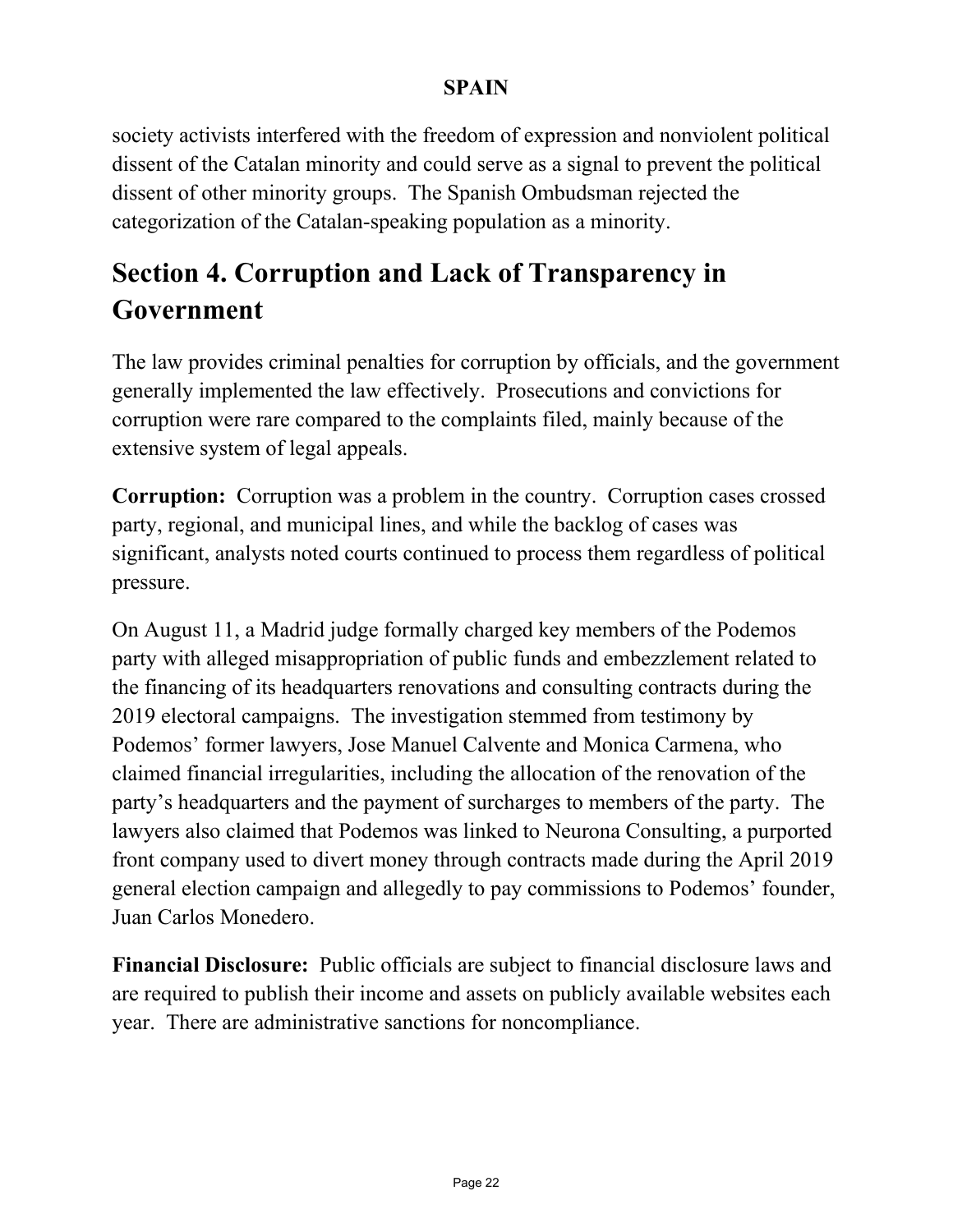# **Section 5. Governmental Attitude Regarding International and Nongovernmental Investigation of Alleged Abuses of Human Rights**

A wide variety of domestic and international human rights groups generally operated without government restriction, investigating and publishing their findings on human rights cases. Government officials were often cooperative and responsive to their views.

**Government Human Rights Bodies:** The national ombudsman serves to protect and defend basic rights and public freedom on behalf of citizens. The Office of the Ombudsman was generally effective, independent, and had the public's trust. The ombudsman's position has been vacant since July 2017 and is filled on an acting basis by the first deputy assessor. The ombudsman is appointed by parliament but serves in an independent oversight capacity.

# **Section 6. Discrimination, Societal Abuses, and Trafficking in Persons**

### **Women**

**Rape and Domestic Violence:** The law prohibits rape, including spousal rape; it does not distinguish between rapes of women and men. The government generally enforced the law effectively, although there were reports that judicial authorities dismissed cases if victims were not physically present in the country. The penalty for rape is six to 12 years in prison. Additional charges, including if the victim was a minor or if the assailant ridiculed the victim, may add to the length of the overall prison sentence. The law also prohibits violence against women and sets prison sentences of six months to a year for domestic violence, threats of violence, or violations of restraining orders, with longer sentences if serious injuries result.

The law establishes "the mere act of aggression by a man against a woman who is his partner or former partner already constitutes an act of gender-based violence"; there is no requirement to establish "the intent to dominate." Amnesty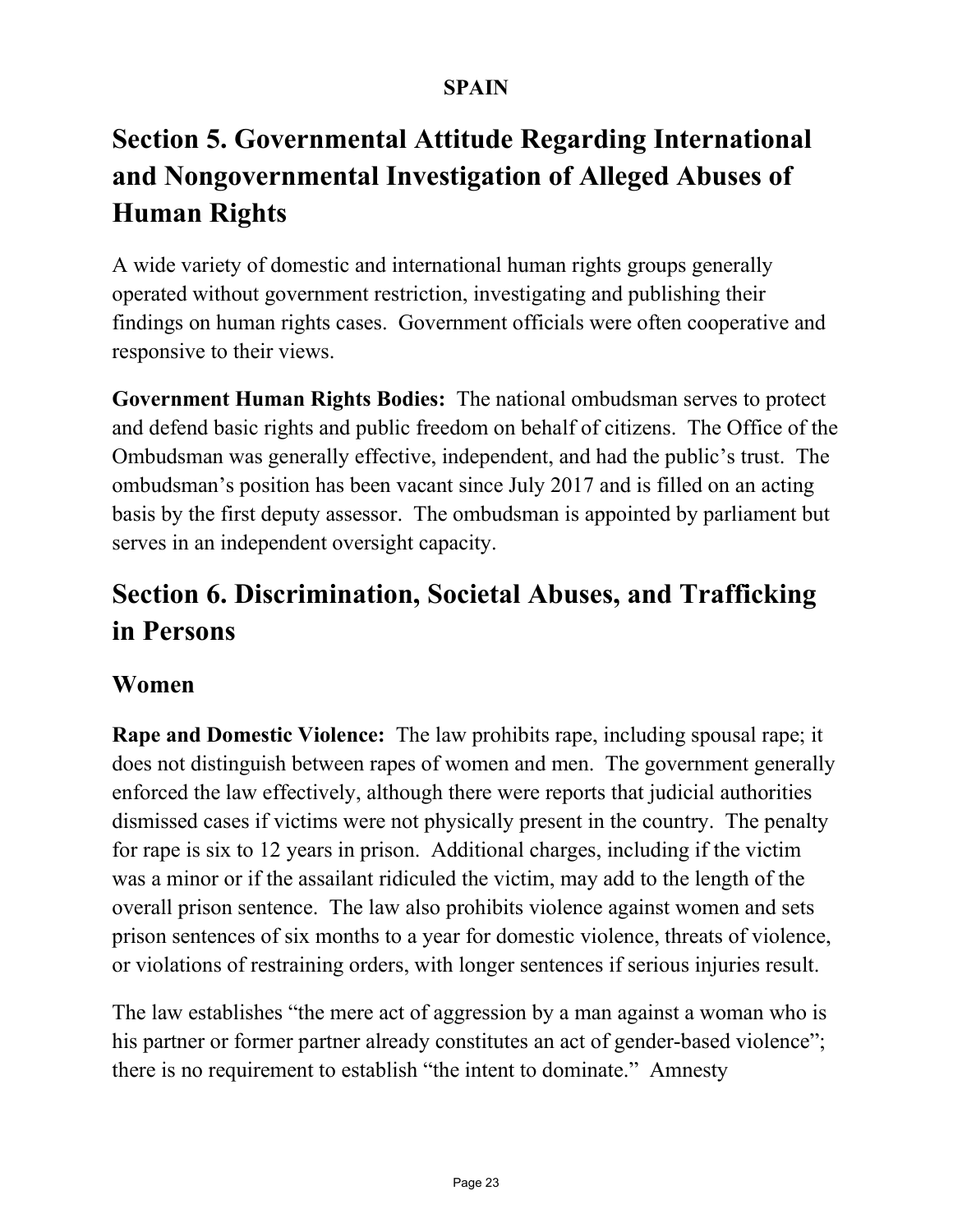International reported this change resulted in a two-tier system for sexual assault victims, with increased protections for those assaulted by a partner.

On July 31, the Ministry of the Interior reported a 5 percent decrease in the number of reported rapes during the first six months of the year. According to a joint report by the Observatory against Gender-Based and Domestic Violence and the General Council of the Judiciary, there were 51,790 verdicts in gender-based violence cases in 2019 with a 70 percent conviction rate. According to the Ministry of Equality's Survey of Violence against Women 2019 published on September 11, more than 57 percent of the nearly 10,000 women surveyed reported being the victim of violence related to their gender, with nearly 20 percent reporting experiencing such violence within the last year.

Amnesty International cited continuing concerns with investigations of sexual assault and lenient sentencing for offenders. Lack of training on sexual assault cases for police, forensic investigators, and judges was a problem. There were reports that police officers were sometimes dismissive of rape allegations involving acquaintances and did not actively pursue such cases. Differing protocols for handling sexual assault cases around the country led to inconsistent access to justice for sexual assault victims. In Madrid a victim is required first to file a formal complaint and then visit a designated hospital in order for the hospital to activate protocols to collect criminal evidence. In Catalonia a victim may go to any hospital, and the hospital will activate the protocols. In Andalusia the situation varied based on city. Amnesty International also reported a lack of clear sentencing guidelines and varying sentences for sexual crimes based almost entirely at the discretion of the judge.

In several cases police leaked allegations of sexual assault to the press, which often excoriated women who alleged sexual assault, publishing without their permission their names, photos, and intimate details of their claims and lives. The press often questioned the validity of their claims and veracity of their statements.

On March 18, the Superior Court of Castile and Leon overturned the rape conviction of Raul Calvo and reduced the convictions of Carlos Cuadrado and Victor Rodriguez from rape to sexual abuse for their role in the 2017 sexual assault of a 15-year-old girl in what was known as the "Arandina case." In December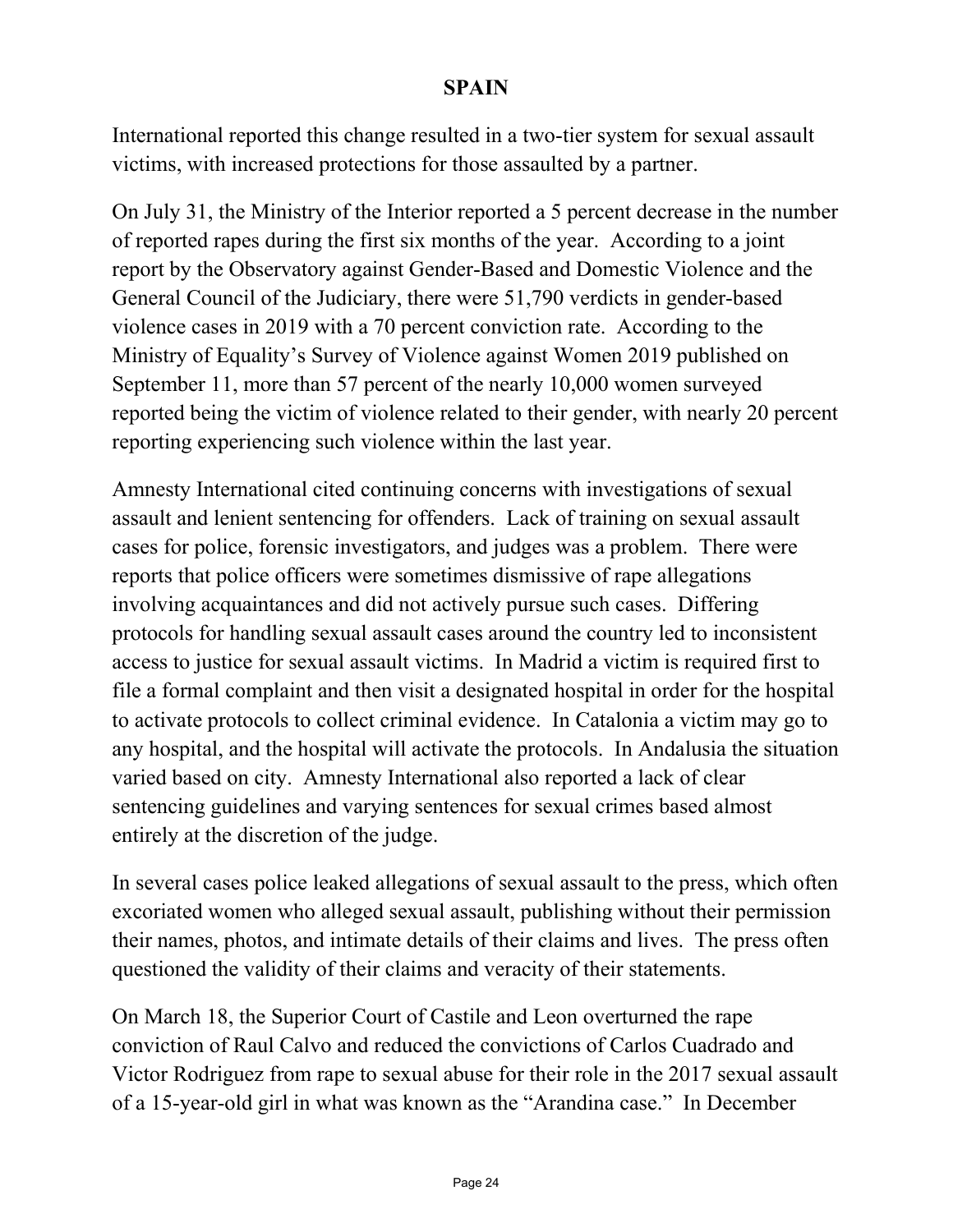2019 the three former Arandina Football Club soccer players had been sentenced to a combined 38 years in prison. The March court decision set Calvo free and reduced the sentences of Cuadrado and Rodriguez to four and three years, respectively. Amnesty International, the Clara Campoamor Association, and other victims' rights groups condemned the reversal.

According to the government's delegate for gender-based and domestic violence, as of December 9, partners or former partners were responsible for the deaths of 42 women. According to the General Council of the Judiciary, 31,375 cases of gender-based violence were open for prosecution in 2019. The Observatory against Domestic and Gender Violence reported 168,057 complaints of genderbased violence in 2019. There were 36,185 allegations of gender-based violence in the first quarter of the year. Independent media and government agencies generally paid close attention to gender-based violence.

A 24-hour toll-free national hotline advised battered women on finding shelter and other local assistance. Police also alerted female victims of gender-based violence of any changes in prison sentences of their attackers. According to the delegate of the government for gender-based violence, between March 14 and May 15, during the nationwide lockdown under the state of alarm, there was an almost 62 percent increase in calls to the domestic violence hotline compared with the same period in 2019.

The Ministry of Equality published a guide for women suffering from domestic violence during the lockdown that included information on whom to call for emergency, legal, and psychological aid, as well as what to do if someone was threatened or in danger.

In November the Supreme Court ruled that women have the right, provided they meet other requirements, to petition for a widow's pension even if, due to domestic violence, they were not living with their partner at the time of his death. The ruling allows unmarried women the same rights as married women in petitioning for the pension.

**Female Genital Mutilation/Cutting (FGM/C):** The law prohibits FGM/C and authorizes courts to prosecute residents of the country who committed this crime in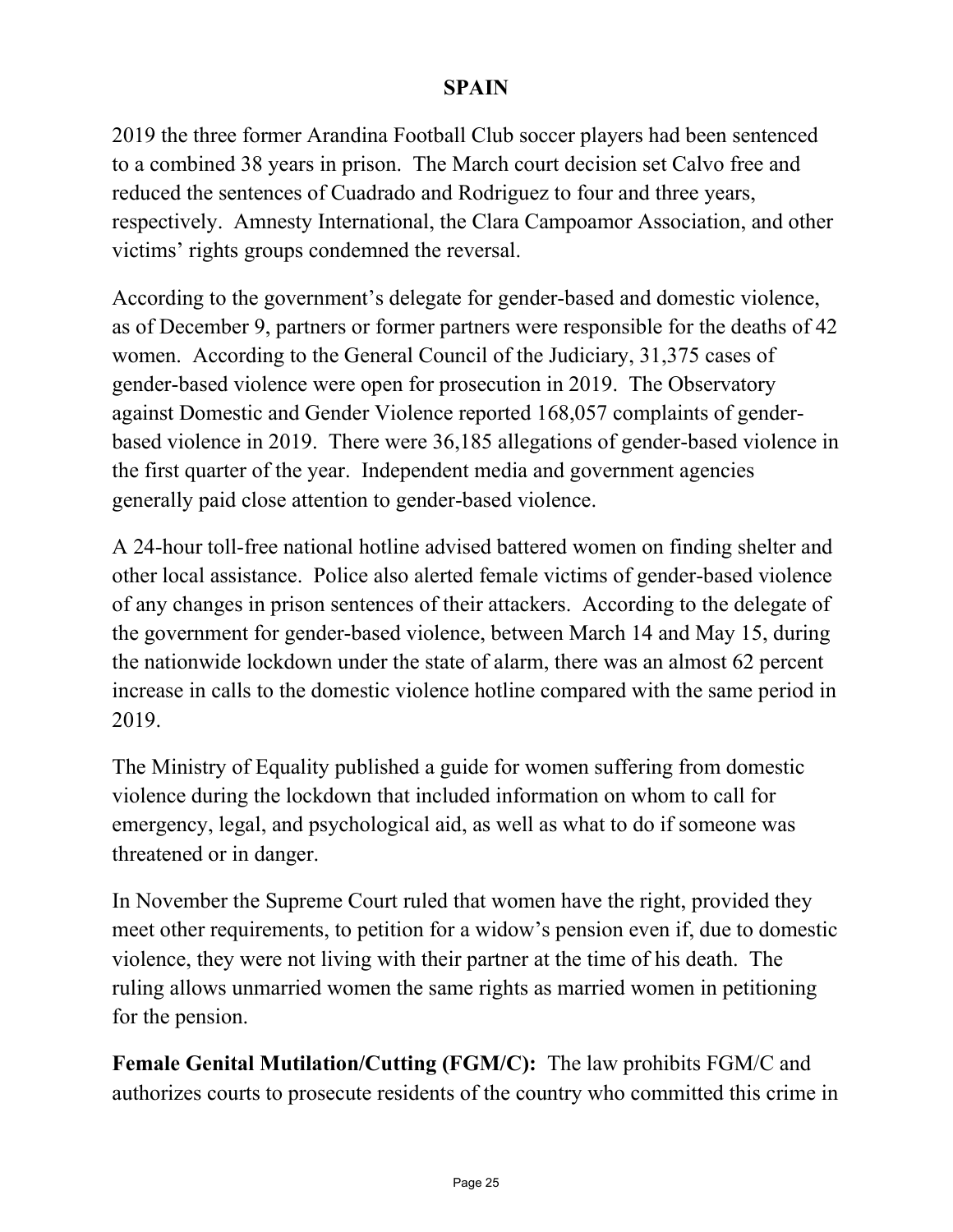the country or anywhere in the world. Doctors must ask parents residing in the country who originate from countries that practice FGM/C to sign a declaration promising their daughter(s) will not undergo FGM/C when they visit countries where the practice is common. Once a family returns to the country, a doctor must examine the girl(s) again and may start legal action against the parents if examination finds that the minors underwent FGM/C during their trip.

The *State Plan against Gender Violence* includes FGM/C as a form of genderbased violence.

**Sexual Harassment:** The law prohibits sexual harassment in the workplace, but few cases came to trial. The punishment in minor cases may be between three and five months in jail or fines of six to eight months' salary. Harassment continued to be a problem, according to media reporting. The Ministry of Equality's Survey of Violence against Women noted more than 40 percent of women reported having been sexually harassed over their lifetime, with more than 17 percent reporting harassment from a work colleague. More than 15 percent of the women surveyed reported being the victim of stalking.

In March the Republican Left of Catalonia party announced the removal of Carles Garcias Hernandez from his position as chief of staff to the regional government's foreign affairs counselor after multiple female colleagues accused him of sexual harassment and sexist behavior. In July, King Juan Carlos University suspended one of its professors for 13 months without pay after several female students accused him of sexual harassment and showed the university sexually explicit messages he had sent them. In addition to the suspension, the university announced it would publish a new antiharassment policy.

**Reproductive Rights:** Couples and individuals have the right to decide the number, spacing, and timing of their children; to manage their reproductive health; and to have access to the information and means to do so, free from discrimination, coercion, or violence. The government provides access to sexual and reproductive health services for survivors of sexual violence.

**Coercion in Population Control:** On December 18, an amendment to the Organic Law entered into force to prohibit forced or nonconsensual sterilization of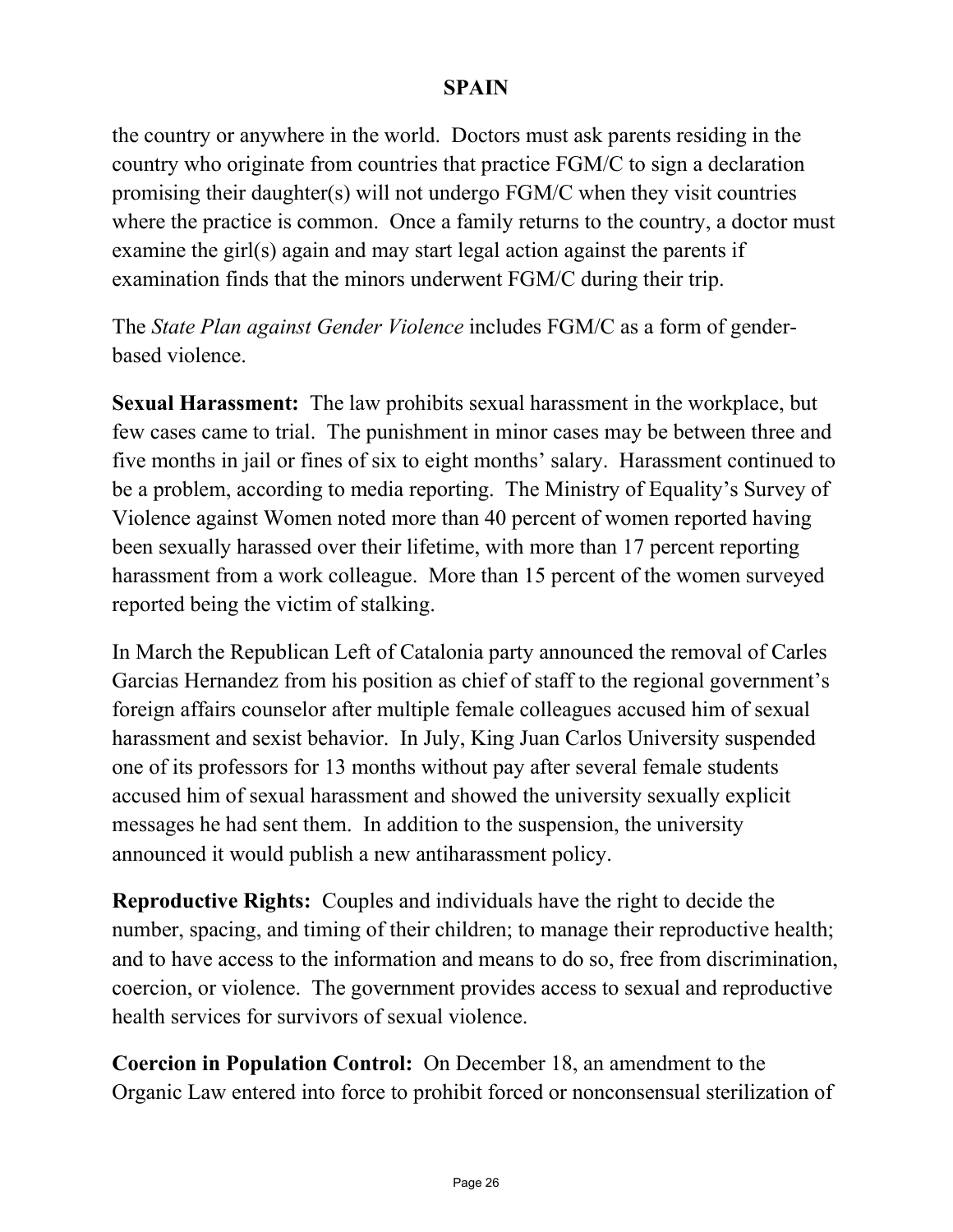persons with disabilities. There were no reports of coerced abortion or involuntary sterilization on the part of government authorities.

**Discrimination:** Under the law women enjoy the same rights as men. The government generally enforced the law effectively.

### **Children**

**Birth Registration:** Citizenship is derived from one's parents. All children born in the country, except children of diplomats and children whose parents' country of origin gives them nationality, are registered as citizens. When a child does not acquire the parents' nationality, the government may grant it.

**Child Abuse:** The law provides protections against various forms of child abuse. Those accused of sexual abuses involving minors receive larger penalties. For example, in cases of sexual abuse, instead of one to four years of imprisonment, the penalty increases to four to 10 years when the victim is a child. Cases of sexual aggression, which normally receive six to 12 years in jail, are punished with 12 to 15 years in cases involving minors.

According to the government's delegate for gender-based and domestic violence, as of December 9, either a parent or a parent's partner were responsible for the deaths three children.

In July the Catalan regional government opened a center in Tarragona to assist minors who are victims of sexual abuse. The center, the first of its kind in the country, provided integrated and child-centered services for children and adolescents exposed to violence and sexual abuse.

**Child, Early, and Forced Marriage:** The minimum age of marriage is 16 years for minors living on their own. Underage marriage is not uncommon in the Romani community. In April a regional court in Murcia sentenced a Romani man to 10 years' imprisonment and five years of supervised probation for continuous sexual abuse related to the 2015 marriage between the then 26-year-old man and a then 15-year-old girl.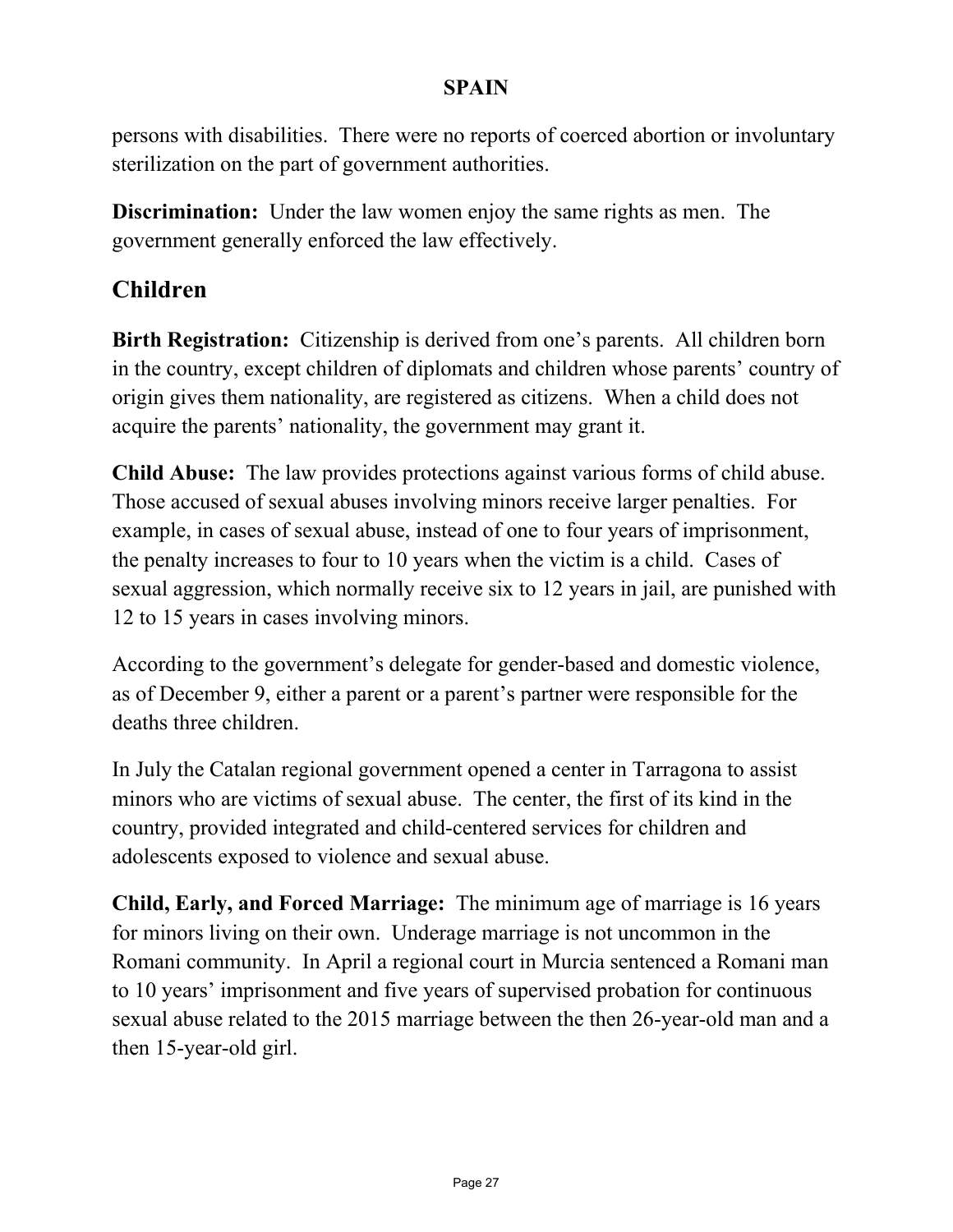**Sexual Exploitation of Children:** The law criminalizes the "abuse and sexual attack of minors" younger than age 13 and sets the penalty at imprisonment from two to 15 years, depending on the nature of the crime. Individuals who contact children younger than age 13 through the internet for the purpose of sexual exploitation face imprisonment for one to three years. Authorities enforced the law.

The minimum age for consensual sex in the country is 16. The law defines sexual acts committed against persons younger than age 16 as nonconsensual sexual abuse and provides for sentences from two to 15 years in prison, depending on the circumstances.

The penalty for recruiting children or persons with disabilities into prostitution is imprisonment from one to five years. The penalty for subjecting children to prostitution is imprisonment from two to 10 years, depending on the age of the victim and the existence of violence or intimidation. The penalty for child sex trafficking is from five to eight years' imprisonment.

The law prohibits using a minor "to prepare any type of pornographic material" as well as producing, selling, distributing, displaying, or facilitating the production, sale, dissemination, or exhibition of "any type" of child pornography by "any means." The penalty is one to five years' imprisonment; if the child is younger than age 13, the length of imprisonment is five to nine years. The law also penalizes knowingly possessing child pornography.

A registry for sex offenders provides a basis to bar them from activities in which they could be in the presence of minors.

The sex trafficking of teenage girls into prostitution remained a problem. See also the Department of State's *Trafficking in Persons Report* at [https://www.state.gov/trafficking-in-persons-report/.](https://www.state.gov/trafficking-in-persons-report/)

**International Child Abductions:** The country is a party to the 1980 Hague Convention on the Civil Aspects of International Child Abduction. See the Department of State's *Annual Report on International Parental Child Abduction* at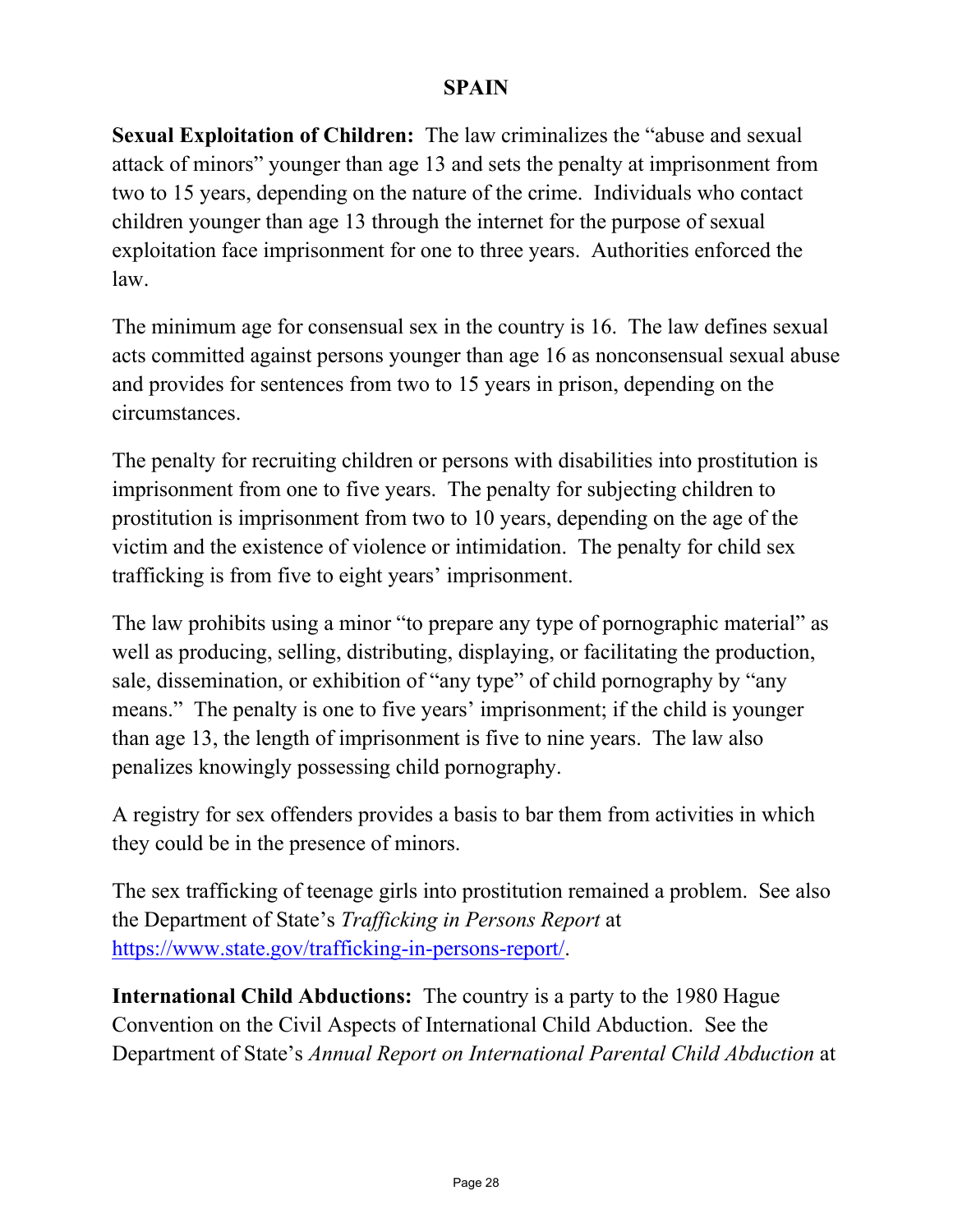[https://travel.state.gov/content/travel/en/International-Parental-Child-](https://travel.state.gov/content/travel/en/International-Parental-Child-Abduction/for-providers/legal-reports-and-data/reported-cases.html)[Abduction/for-providers/legal-reports-and-data/reported-cases.html.](https://travel.state.gov/content/travel/en/International-Parental-Child-Abduction/for-providers/legal-reports-and-data/reported-cases.html)

### **Anti-Semitism**

The Jewish community numbered approximately 40,000 to 50,000 persons.

The law considers denial and justification of genocide to be a crime if it incites violence, with penalties that range from one to four years in prison.

The Observatory for Religious Freedom and Conscience reported that during 2019 there were three instances of religiously motivated aggression targeting Jews, all cases of attacks against Jewish property.

According to the Observatory of Anti-Semitism of the Federation of Jewish Communities of Spain, anti-Semitic incidents included hate speech on social media and anti-Semitic graffiti. In May a regional court in Ceuta sentenced a man convicted of inciting hatred against Israel and Jewish communities on social networks to a one-year imprisonment (suspended due to lack of prior convictions), a fine, and a three-year prohibition from working in educational or sports vocations. In mid-March the observatory noted an increase in anti-Semitic speech on social media, including blaming Jews for creating the COVID-19 pandemic.

There were multiple instances of anti-Semitic graffiti. On September 9, the Cartagena Association for Historic Memory denounced the defacement with swastikas, stars of David, and "Jews out" graffiti of a municipal monument dedicated to Spanish Republicans from Cartagena who fled to France after the Spanish Civil War and were subsequently deported to Nazi concentration camps. In January a building at Alfonso X the Wise University in Villanueva de la Canada was defaced with graffiti that read, "I command, kill Jews" and a swastika. A wall at a nearby park was defaced with swastikas and graffiti that read, "free Palestine" and "kill a Jew."

In February during separate carnival celebrations, participants dressed as Nazis and Holocaust victims during town parades. In Badajoz a 160-member group paraded dressed in suits split down the middle of half Nazi soldier and half concentration camp prisoner, choreographed to march and dance together to pop music. Props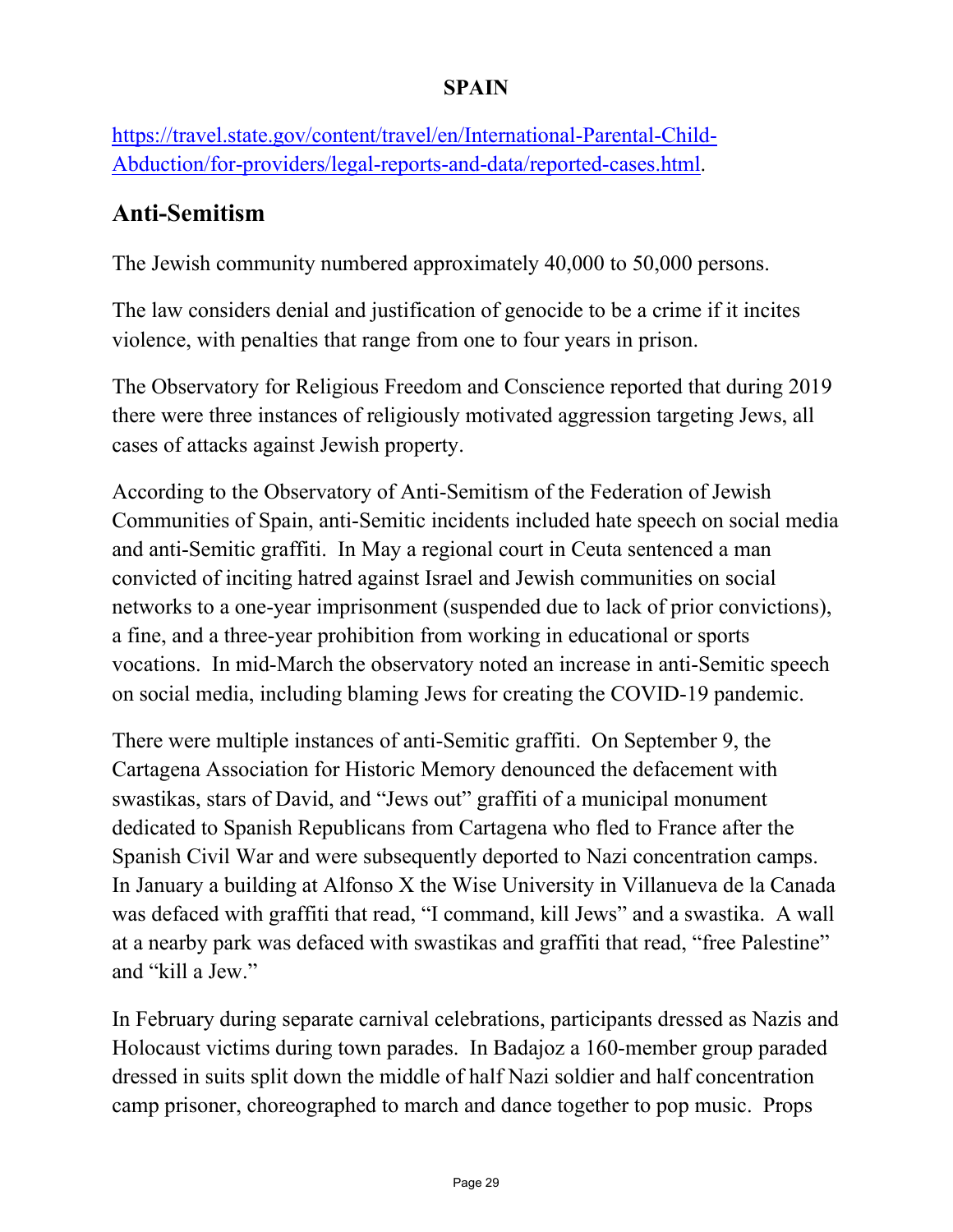included a tank, metal fences, and a banner that displayed a swastika and Star of David together and signaled the gateway to the Auschwitz camp. In Campo de Criptana, a 130-member group dressed as Jewish prisoners, Nazi officers, and women in red coats akin to costumes from the movie *Schindler's List* and danced to disco music with props that included a gas-chamber float embellished with two crematorium chimneys. The Israeli embassy in Spain condemned the Campo de Criptana parade, stating it made a "mockery of the six million Jews killed by the Nazis." The Campo de Criptana City Council also issued a statement condemning the parade. Both groups of participants stated their intention was to pay tribute to Holocaust victims.

Government institutions promoted religious pluralism, integration, and understanding of Jewish communities and history, but their efforts did not reach all of the country's autonomous regions. Following a July 20 meeting with the Federation of Jewish Communities of Spain, First Vice President Carmen Calvo announced that the government would employ the International Holocaust Remembrance Alliance's Working Definition of Anti-Semitism. This move reaffirmed the country's 2016 vote to endorse the working definition under the previous government.

### **Trafficking in Persons**

See the Department of State's *Trafficking in Persons Report* at [https://www.state.gov/trafficking-in-persons-report/.](https://www.state.gov/trafficking-in-persons-report/)

### **Persons with Disabilities**

The law prohibits with fines discrimination against persons with physical, sensory, intellectual, and mental disabilities. The government generally enforced these provisions effectively. The law requires private companies with more than 50 employees to hire persons with disabilities for at least 2 percent of their jobs.

In July the interior minister published the *Action Protocol for Law Enforcement Agencies on Hate Crimes* to guarantee the equality of and prevent discrimination against vulnerable groups from abuse based on, inter alia, intellectual and physical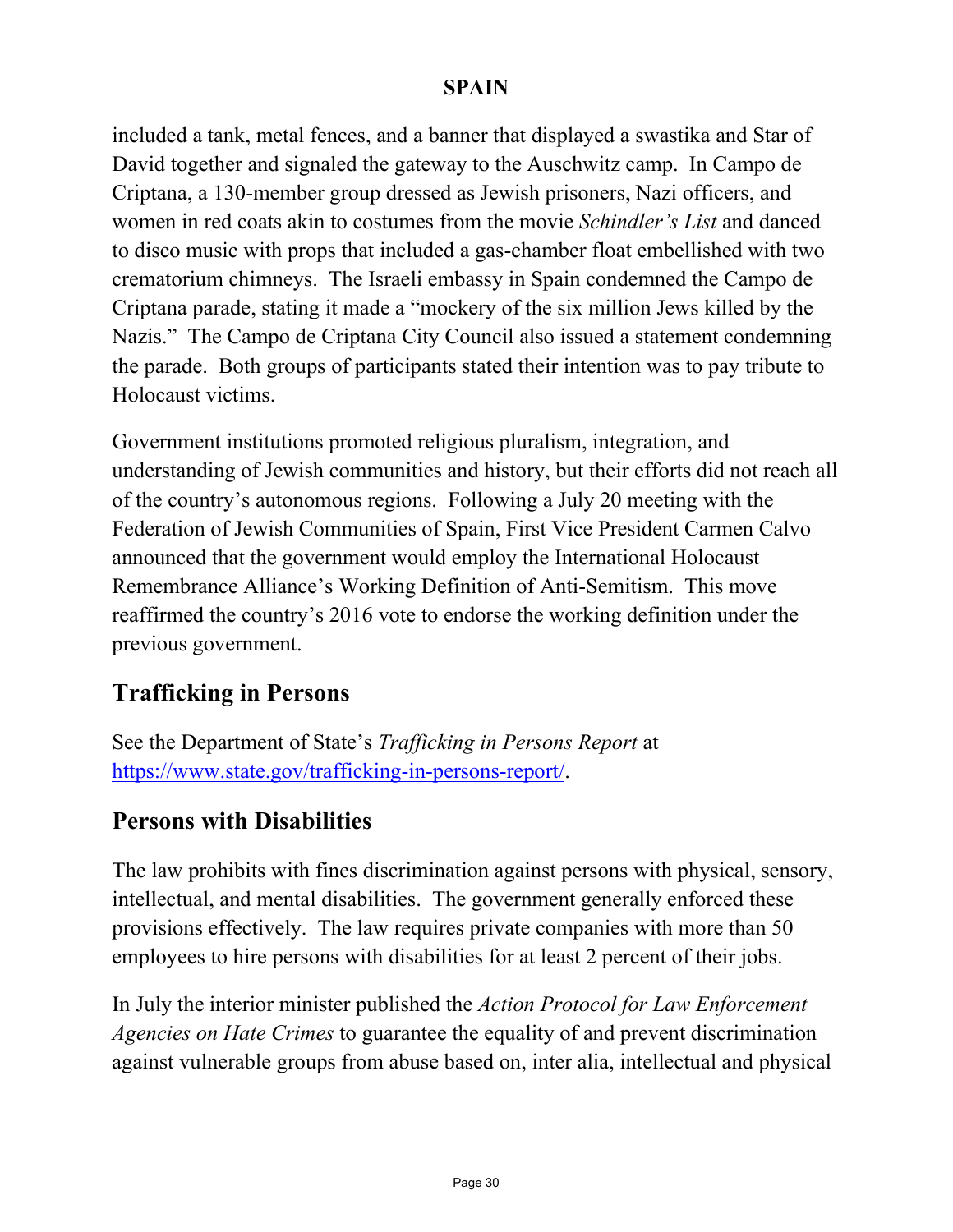disabilities. This follows the Interior Ministry's January 2019 action plan to protect vulnerable groups.

According to the State Employment Public Service's 2020 report, in 2019 more than 65 percent of persons with disabilities were unemployed, more than twice the percentage of the general population. Percentages increased with age and with the degree of visible disability.

The law mandates access to buildings for persons with disabilities. While the government generally enforced these provisions, levels of assistance and accessibility varied among regions.

In August the Spanish Confederation of Personal with Physical and Organic Disabilities (CERMI) reported significant challenges in providing assistance to persons with disabilities due to the COVID-19 pandemic. This included the failure to provide educational and personal support such as in-person consultations with teachers and lack of access to sign language interpreters, communication mediators, and physiotherapists. CERMI also reported the lack of curriculum adaptations for students with disabilities for remote learning. It noted that the lack of psychological and emotional support negatively affected both the physical and mental health of students with disabilities. The situation for women and girls was particularly difficult, according to CERMI, in part because of higher rates of poverty and increased social exclusion.

On September 21, the OHCHR Committee on the Rights of Persons with Disabilities determined that the country violated the right to inclusive education of a child with Down syndrome by sending the child to a special education center over the objections of his parents. The committee concluded the government failed to assess the child's specific requirements and to take reasonable steps that could have allowed him to remain in mainstream education.

### **Members of National/Racial/Ethnic Minority Groups**

In July the interior minister issued the *Action Protocol for Law Enforcement Agencies on Hate Crimes*, which seeks to guarantee the equality of and prevent the discrimination against vulnerable groups based on, inter alia, national origin and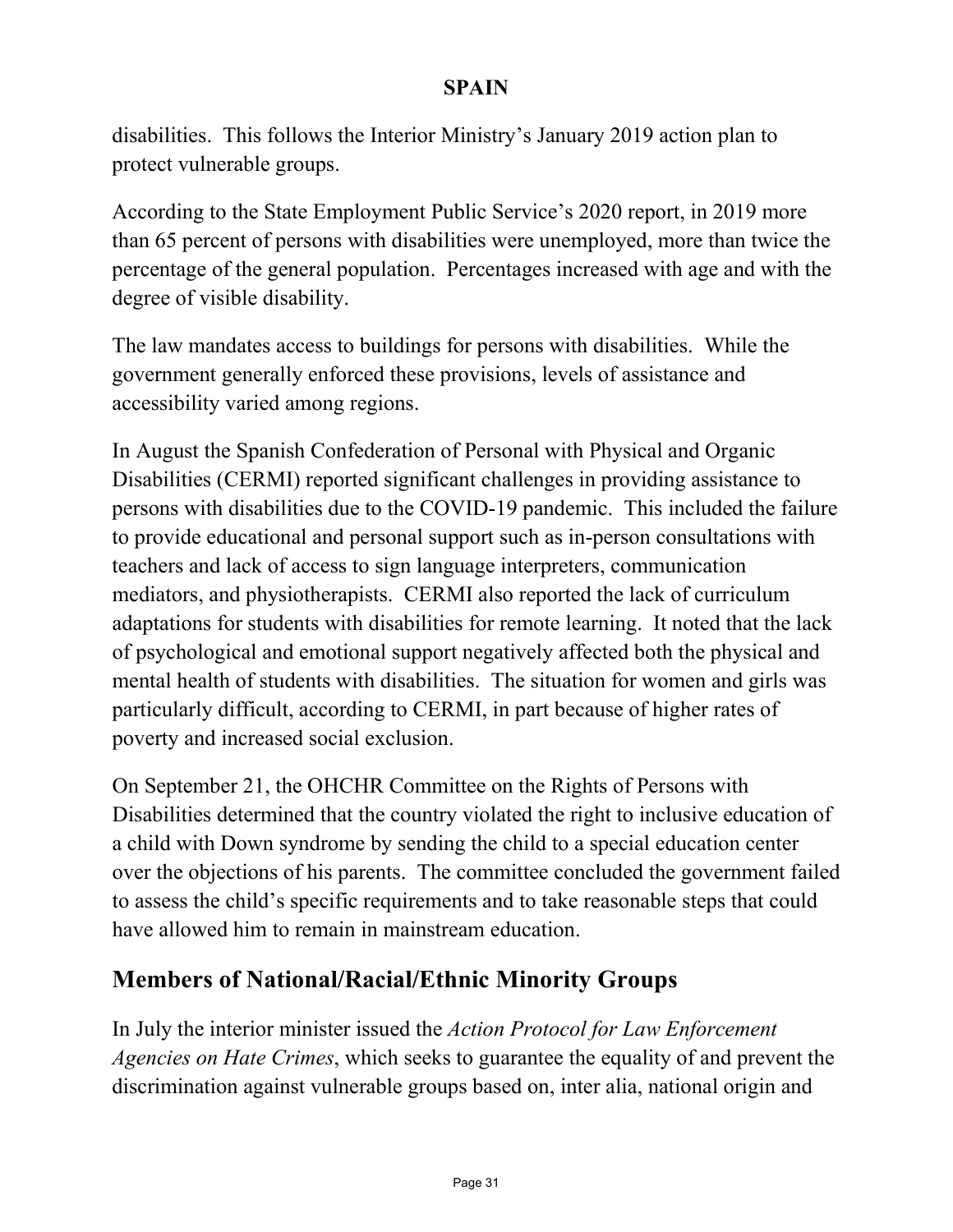ethnicity. The protocol orders law enforcement officers to avoid the use of terms or expressions that may be perceived as offensive or pejorative. For example, law enforcement officers are instructed to avoid using racially based word to address individuals belonging or appearing to belong to minority groups. The protocol followed the Interior Ministry's January 2019 action plan to protect vulnerable groups from abuse through increased training for security forces to identify hate crimes; digital tools to identify and counteract hate speech on social media; an increase in coordinating efforts with human rights NGOs; increasing attention for victims of hate crimes; and amplifying the legal response to these incidents.

The Ministry of the Interior reported 515 hate crimes linked to racism (20 percent of the total) in 2019, an increase of 20.8 percent from 2018. The regions of Catalonia, Melilla, Navarra, and the Basque Country had the highest numbers of hate crimes according to the ministry's data.

During the state of alarm, some civil society organizations noted the Law on the Protection of Citizen Security was applied inconsistently and arbitrarily, with law enforcement officers disproportionately stopping and sanctioning persons belonging to racial and ethnic minority groups as well as immigrants. The report *Racism and Xenophobia during the State of Alarm in Spain* released in June by the NGO Rights International Spain noted a spike in racist speech and actions during the COVID-19 pandemic. The report registered 70 instances of alleged racism during confinement committed by National Police, Civil Guard, the Basque regional police, and the Barcelona (municipal) Urban Guard. The report alleged the Ministry of the Interior did not initiate "prompt, exhaustive, and effective investigations into all acts of brutality and excessive use of force by the Security Forces." The report cited numerous media reports of verbal attacks against those of Chinese or Asian decent during the state of alarm, including blaming individuals for the COVID-19 epidemic. The Gitano Secretariat Foundation (FSG) reported the dissemination of numerous anti-Roma hate messages via social media and WhatsApp during the state of alarm, such as messages warning individuals not to go to markets where Romani families sold their wares.

The UN special rapporteur for minority issues in a March 9 report stated that, although authorities took positive steps to train police to reduce racial profiling,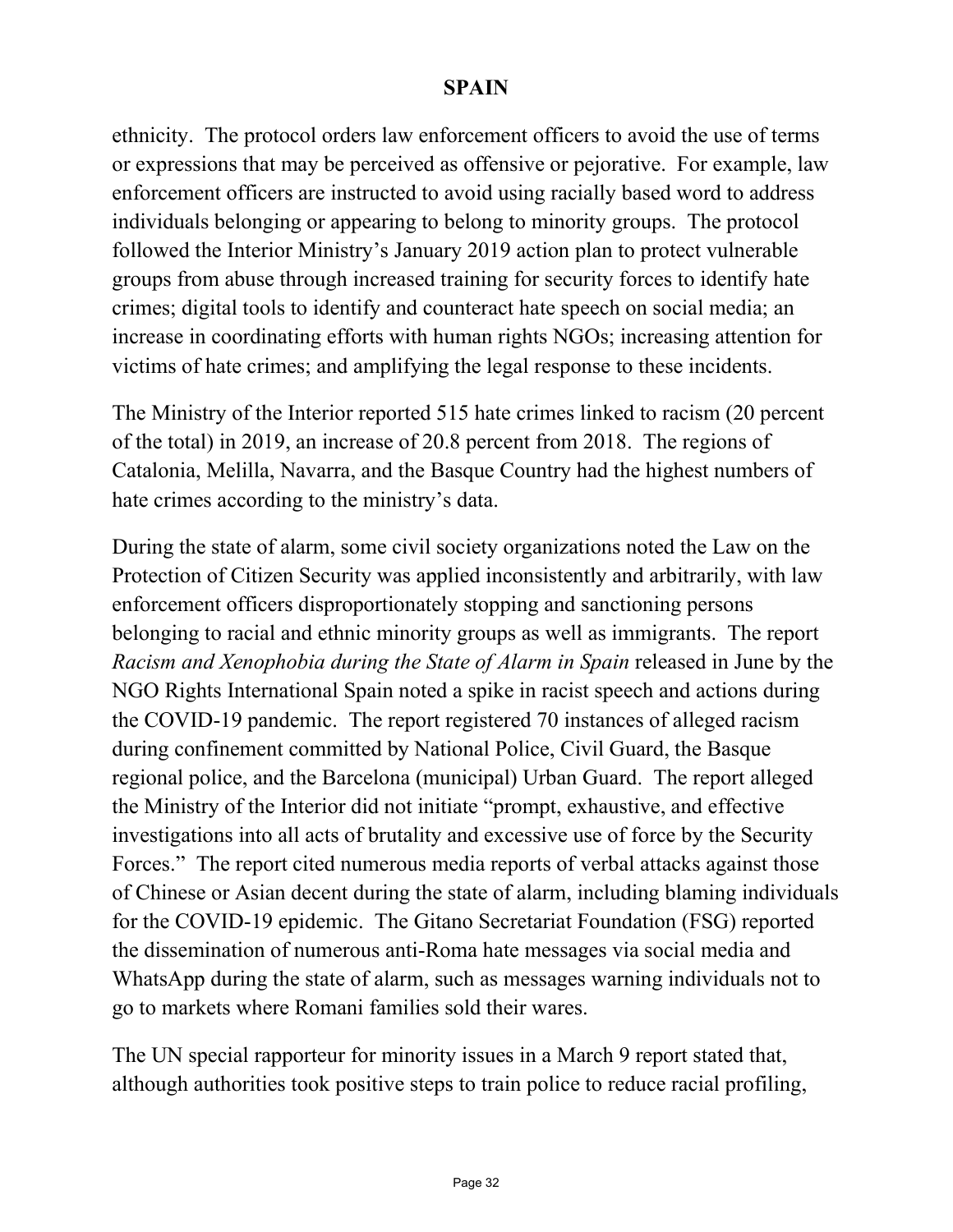minority groups still reported incidents of harassment, profiling, intimidation, and occasional violence. Marginalized groups including immigrants, persons of African descent, and Roma told the rapporteur they mistrusted and feared police and the judiciary.

In the country's first investigation for glorifying white supremacist terrorism, on September 11, Catalan regional police arrested two individuals in the towns of Lleida and Alicante (Valencia) for inciting hatred against various groups of foreigners, glorifying racist terrorism, and calling for attacks inspired by the massacre that took place in Christchurch, New Zealand.

In February the European Commission noted that immigrants from outside the EU and Roma continued to face integration challenges. Persons not born in the EU faced a nearly four times greater risk of severe material deprivation than natives and were considerably more exposed to precarious working conditions and to inwork poverty. In his February 7 report following his visit to the country, the UN special rapporteur on extreme poverty and human rights expressed concern that 72 percent of Romani, immigrant, and economically disadvantaged children studied in de facto segregated schools that had lower assessment scores and higher rates of grade repetition, failure, and dropping out. The UN special rapporteur for minority issues also expressed concern about school segregation affecting the Romani community, specifically public schools in Seville, which had a 90-percent Romani student population.

The Romani community is the largest minority group in the country, with an estimated 750,000 persons. Three representatives of Romani heritage were elected to the national congress in November 2019 elections, down from four elected in the April 2019 elections. The FSG reported significant integration challenges for the Romani community, including a high poverty rate (86 percent live below the poverty line, with 46 percent in extreme poverty), 52 percent unemployment rate (60 percent among Romani women), and 64 percent dropout rate for children in secondary education. The UN special rapporteur for minority issues stated the regulation of street trade, a central economic activity for Roma, was arbitrarily applied to Roma in different areas of the country and sometimes resulted in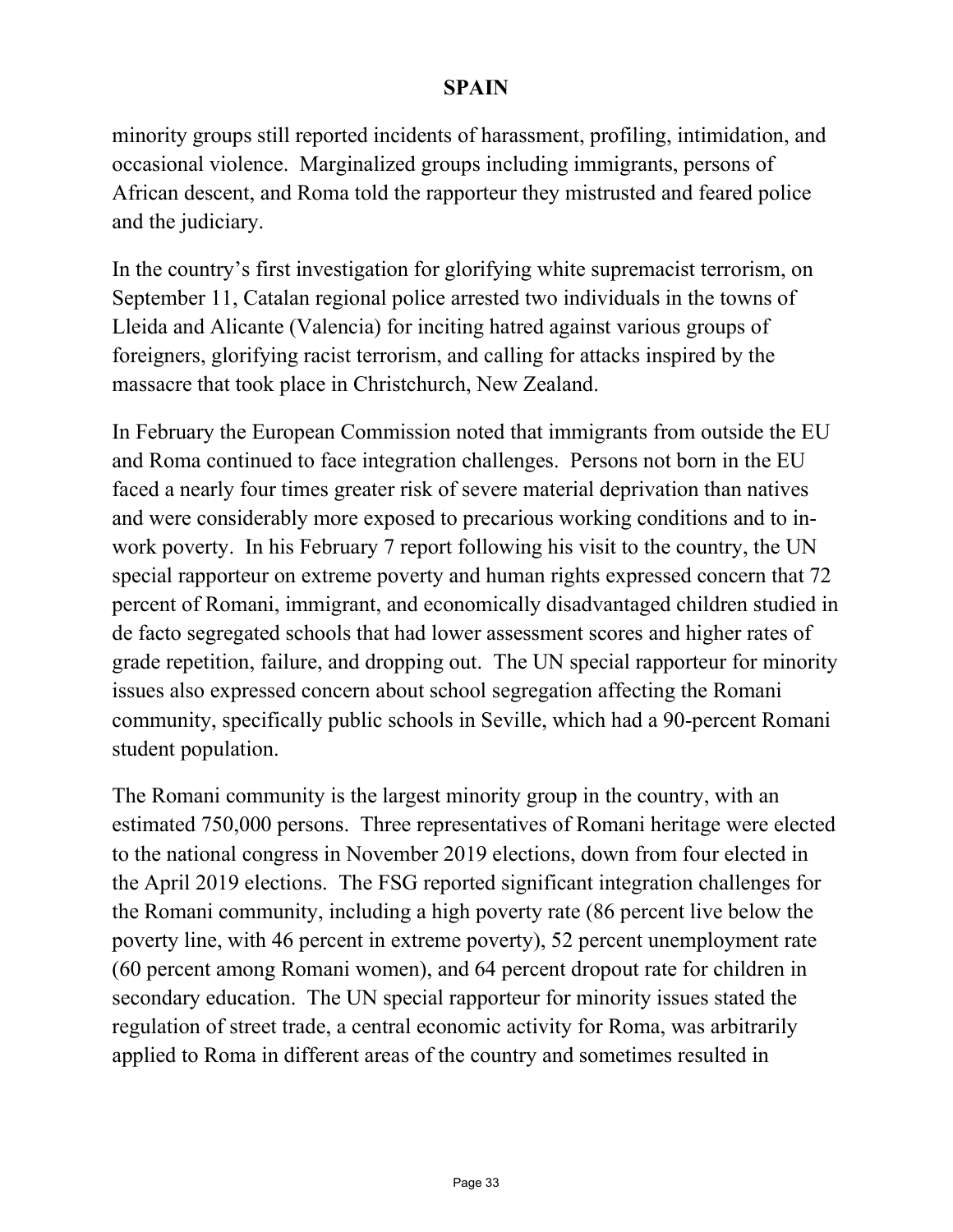discriminatory treatment. According to a November 2019 FSG report, there were 334 cases of discrimination against Roma in 2018, 102 more than in 2017.

According to the FSG, 44 percent of Romani families, typically dependent on daily wages, struggled to afford food during the March to June state of alarm. The FSG reported significant educational challenges for Romani children, including de facto school segregation in many cities and curriculums that either excluded the Romani community or promoted stereotypes. Lack of access to internet connections at home prevented many Romani children from participating in remote learning due to the state of alarm.

The UN special rapporteur for minority issues expressed concern about the increase in Catalonia of hate speech against Catalans as a minority group in social and other media as a result of the protests following the October 2019 sentencing of 12 Catalan politicians and civil society activists. The special rapporteur also reported that politicians and others outside the region had begun to paint Catalans as traitors who had to be dealt with severely, at times using violent language. The national ombudsman rejected the categorization of the Catalan-speaking population as a minority.

The report *For Rent? Racism and Xenophobia in the Housing Market* published in October by the NGO Provivienda noted discrimination in the housing rental market against immigrants and racial and ethnic minorities in Madrid, Barcelona, Alicante, and Granada. According to the report, seven of 10 of the real estate agencies contacted permitted clients to discriminate explicitly, and the other three permitted subtler forms of discrimination.

### **Acts of Violence, Criminalization, and Other Abuses Based on Sexual Orientation and Gender Identity**

The country's antidiscrimination laws prohibit discrimination based on sexual orientation and gender identity, and the government enforced the law. The law penalizes those who provoke discrimination, hate, or violence based on sexual orientation with up to three years' imprisonment. The law also prohibits denial or disqualification of employment based on sexual orientation and the formation of associations that promote discrimination, hate, or violence against others based on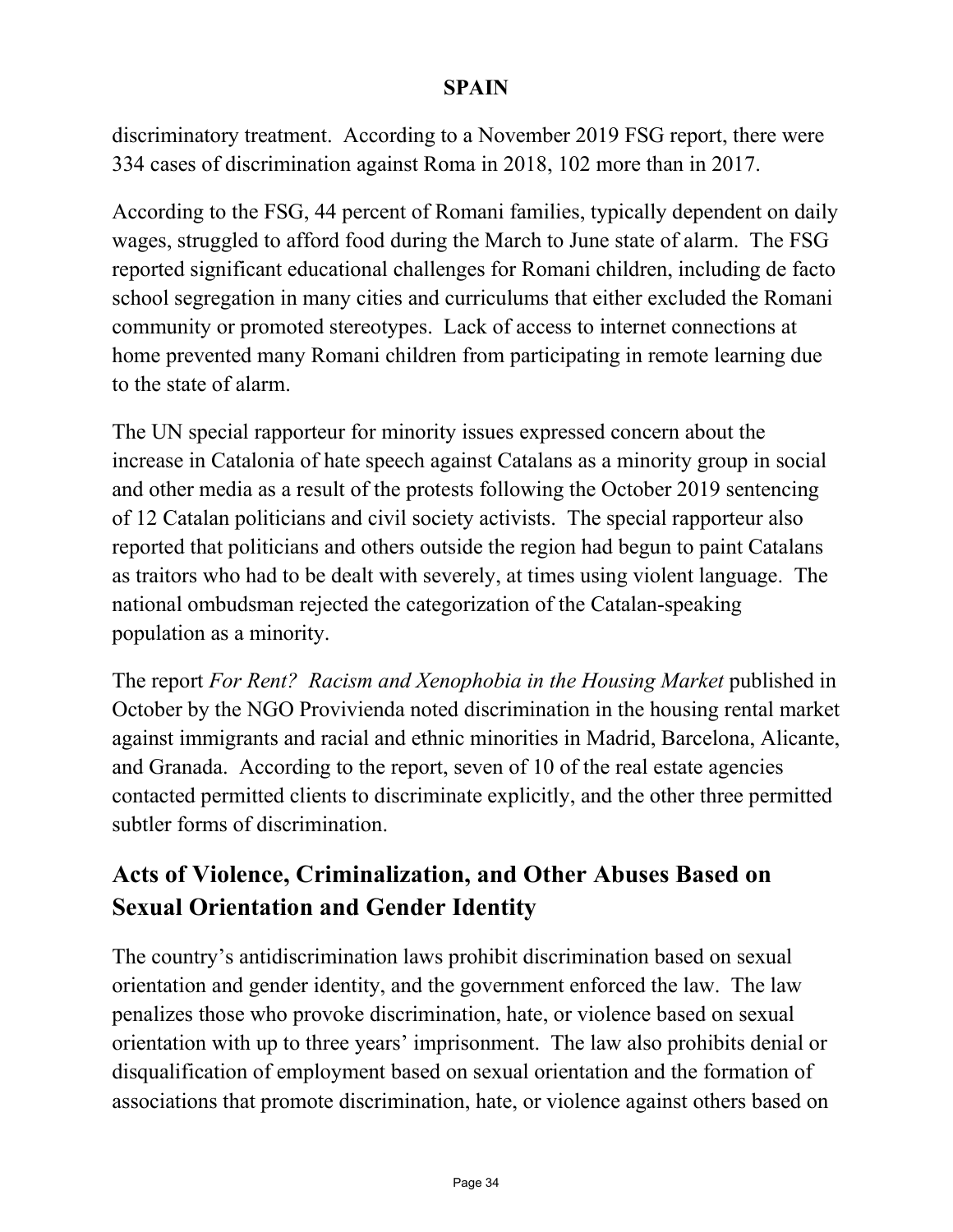their sexual orientation. The law may consider hatred against lesbian, gay, bisexual, transgender, and intersex persons an aggravating circumstance in crimes.

The interior minister's *Action Protocol for Law Enforcement Agencies on Hate Crimes* published in July sought to guarantee the equality of and prevent the discrimination against vulnerable groups based on, inter alia, sexual orientation and identity.

The number of homophobic attacks continued to rise in Catalonia. The Observatory against Homophobia of Catalonia reported 117 incidents as of September, a 20 percent increase from the same timeframe in 2019. According to the Barcelona Hate Crimes Prosecutor, law enforcement agencies in Barcelona also identified a 59 percent increase in the number of complaints received on discrimination on the basis of sexual orientation. The Observatory against Homophobia of Madrid reported 321 incidents in 2019.

### **Other Societal Violence or Discrimination**

According to the Ministry of the Interior, 1,598 hate crimes were reported in 2019, an 8.2 percent increase from 2018. Of these, 320 cases involved physical injuries and 350 involved threats.

According to a report from the Observatory for Religious Freedom and Conscience, in 2019 there were 175 instances of religiously motivated violence, compared with 200 in 2018.

The interior minister's *Action Protocol for Law Enforcement Agencies on Hate Crimes* published in July recalled the need to guarantee the equality and nondiscrimination of persons due to their special vulnerability, whether due to the lack of a family environment; abuse suffered; status as a refugee, asylum seeker or subsidiary protection; or any other relevant characteristic or circumstance.

On October 21, the national police joined the NGO Legalitas Foundation in a new campaign aimed at young persons under the slogan #SayNoToHate with the goal of raising awareness about preventing hate crimes.

# **Section 7. Worker Rights**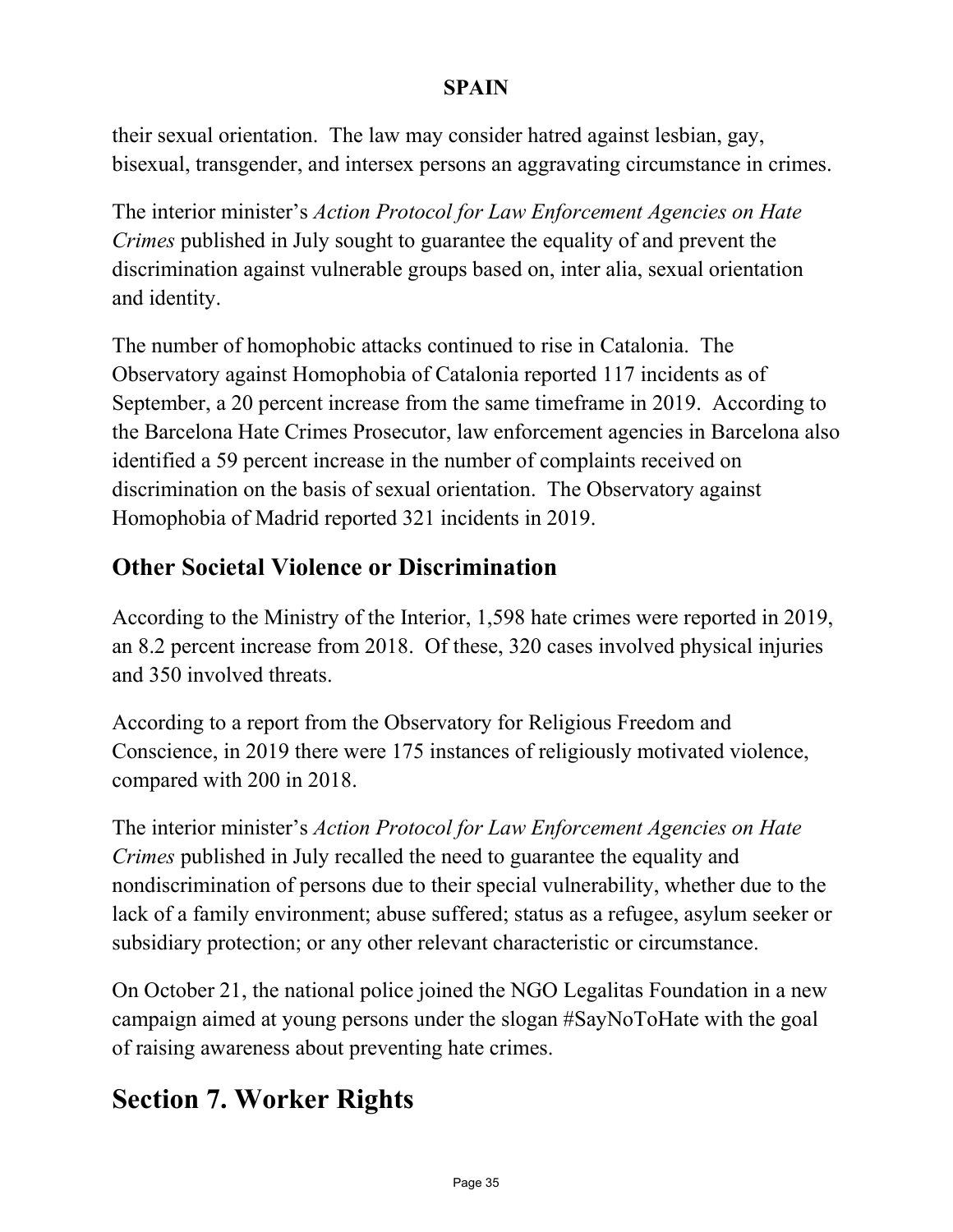### **a. Freedom of Association and the Right to Collective Bargaining**

The constitution allows most workers, including foreign and migrant workers, to form and join independent trade unions of their choice without previous authorization or excessive requirements. Military personnel and national police forces do not have the right to join generalist unions. Judges, magistrates, and prosecutors may join only bar associations.

The constitution provides for the right of part-time and full-time public sector workers to adopt collective bargaining agreements with employers' representatives. Public-sector collective bargaining includes salaries and employment levels, but the government retains the right to set the levels if negotiations failed. The government has the unilateral power to annul, modify, or extend the content and scope of collective agreements in the public sector, and all collective bargaining agreements must be registered with the government.

The constitution and law provide for the right to strike, and workers exercised this right by conducting legal strikes. The law prohibits strikers from disrupting or seeking to disrupt harmonious relationships among citizens, disturbing public order, causing damage to persons or property, blocking roads or public spaces, or preventing authorities or bodies from performing their duties freely. Any striking union must respect minimum service requirements negotiated with the respective employer. Law and regulations prohibit retaliation against strikers, antiunion discrimination, and discrimination based on union activity, and these laws were effectively enforced. According to the law, if an employer violates union rights, including the right to conduct legal strikes, or dismisses an employee for participation in a union, the employer could face imprisonment from six months to two years or a fine if the employer does not reinstate the employee.

Workers freely organized and joined unions of their choice. The government effectively enforced applicable laws and generally did not interfere in union functioning. Penalties were commensurate with those for other laws involving denials of civil rights, such as discrimination. Collective bargaining agreements covered approximately 80 percent of the workforce in the public and private sectors. On occasion employers used the minimum service requirements to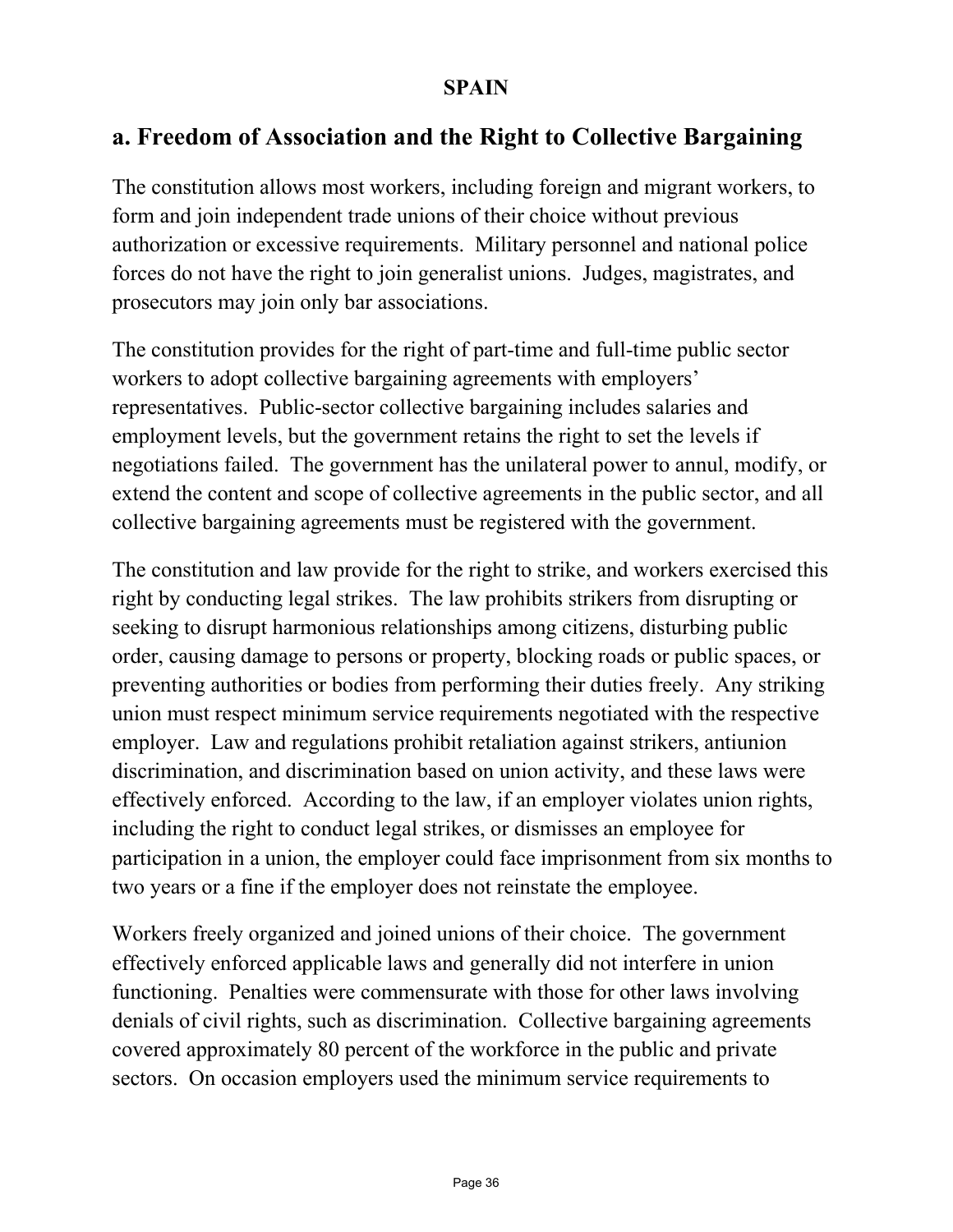undermine planned strikes and ensure services in critical areas such as transportation or health services.

Although the law prohibits antiunion discrimination by employers against workers and union organizers, unions contended that employers practiced discrimination in many cases by refusing to renew the temporary contracts of workers engaging in union organizing. There were also antiunion dismissals and interference in the activities of trade unions and collective bargaining in the public sector.

### **b. Prohibition of Forced or Compulsory Labor**

The law prohibits all forms of forced or compulsory labor including by children.

The government maintained strong prevention efforts, although the efforts focused more on sex trafficking and forced prostitution than forced labor. The government had an insufficient number of inspectors and did not enforce the law effectively. The government did not implement new forced labor awareness campaigns. Penalties for applicable laws were commensurate with those for other analogous crimes, such as kidnapping.

There were cases of employers subjecting migrant men and women to forced labor in domestic service, agriculture, construction, and the service industry. Unaccompanied children were particularly vulnerable to labor exploitation and labor trafficking through forced begging.

Also see the Department of State's *Trafficking in Persons Report* at [https://www.state.gov/trafficking-in-persons-report/.](https://www.state.gov/trafficking-in-persons-report/)

### **c. Prohibition of Child Labor and Minimum Age for Employment**

The law prohibits the worst forms of child labor, as defined by international standards. The statutory minimum age for the employment of children is 16, although permission from parents or guardians is required up to 18 years of age unless the person is legally emancipated. The law also prohibits those younger than 18 from employment at night, overtime work, or employment in sectors considered hazardous, such as the agricultural, mining, and construction sectors.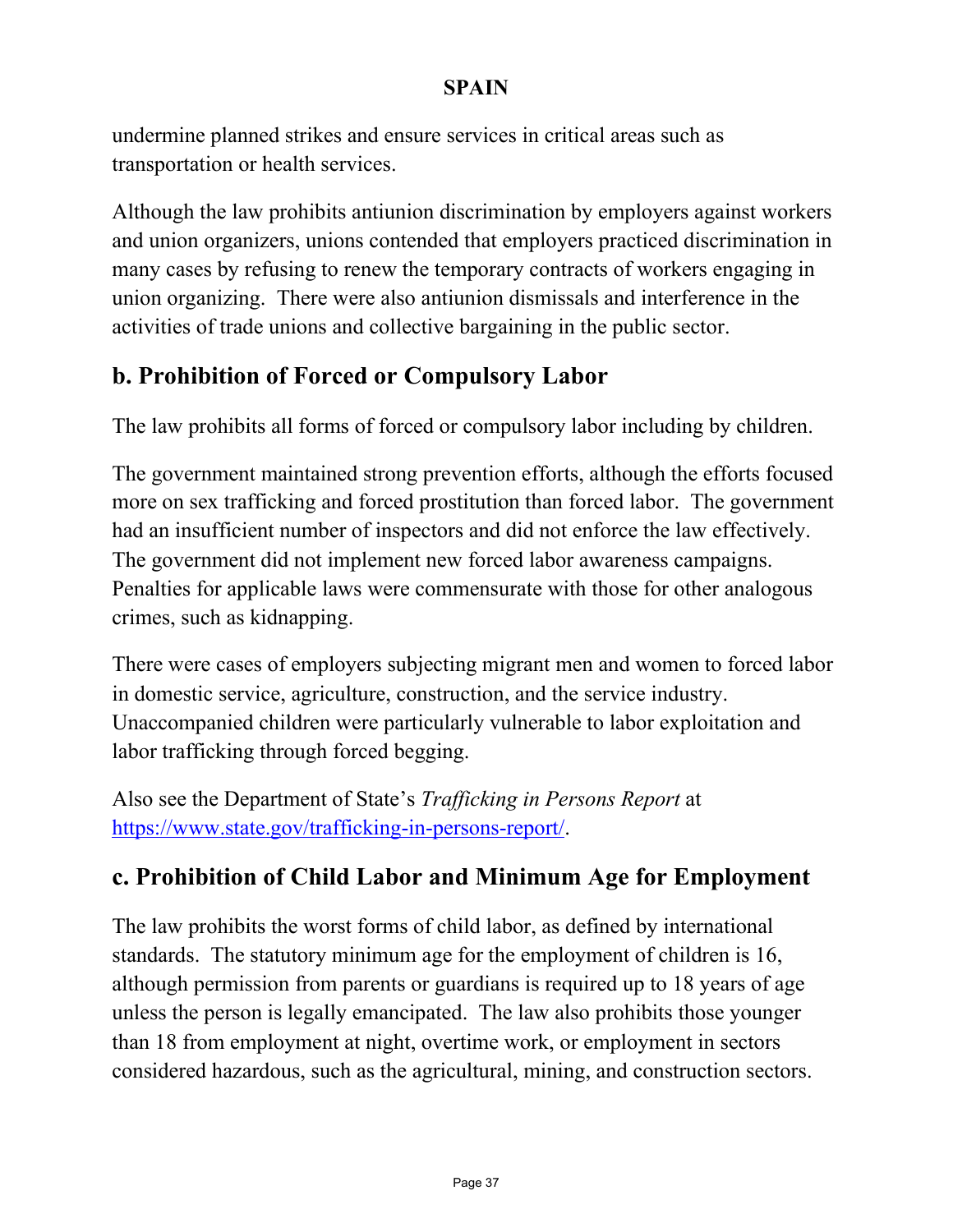Laws and policies provide for protection of children from exploitation in the workplace, and these laws generally were enforced.

The Ministry of Labor and Social Economy (Ministry of Labor) has primary responsibility for enforcement of the minimum age law, and it enforced the law effectively in industries and the service sector.

The ministry did not always effectively enforce the law on small farms and in family-owned businesses, where child labor persisted. The government effectively enforced laws prohibiting child labor in the special economic zones. Penalties were not commensurate with those for other analogous serious crimes, such as kidnapping. In 2018, the most recent year for which data was available, the Ministry of Labor detected 31 violations of child labor laws that involved 45 minors between ages 16 and 18 and 17 violations involving 23 minors younger than age 16. The fines amounted to more than 324,000 euros (\$389,000). In 2018 there were 27 violations related to the safety and health of working minors, involving 35 minors, with penalties of more than 500,000 euros (\$600,000).

There were reports that criminals exploited children in child sex trafficking and forced prostitution as well as pornography. Police databases do not automatically register foreign children intercepted at the borders, making them vulnerable to exploitation and human trafficking, including labor trafficking through forced begging and child sex trafficking and forced prostitution (see section 6, Children).

### **d. Discrimination with Respect to Employment and Occupation**

The law prohibits discrimination with respect to employment and occupation, and the government effectively enforced the law, although discrimination in employment and occupation still occurred with respect to race and ethnicity, gender, and sexual orientation. The government requires companies with more than 50 workers to reserve 2 percent of their jobs for persons with disabilities, but it does not effectively enforce this law. Penalties were commensurate with laws related to civil rights, such as election interference.

The law mandates equal remuneration for work of equal value, but a pay gap exists between men and women. On September 24, the Spanish National Statistics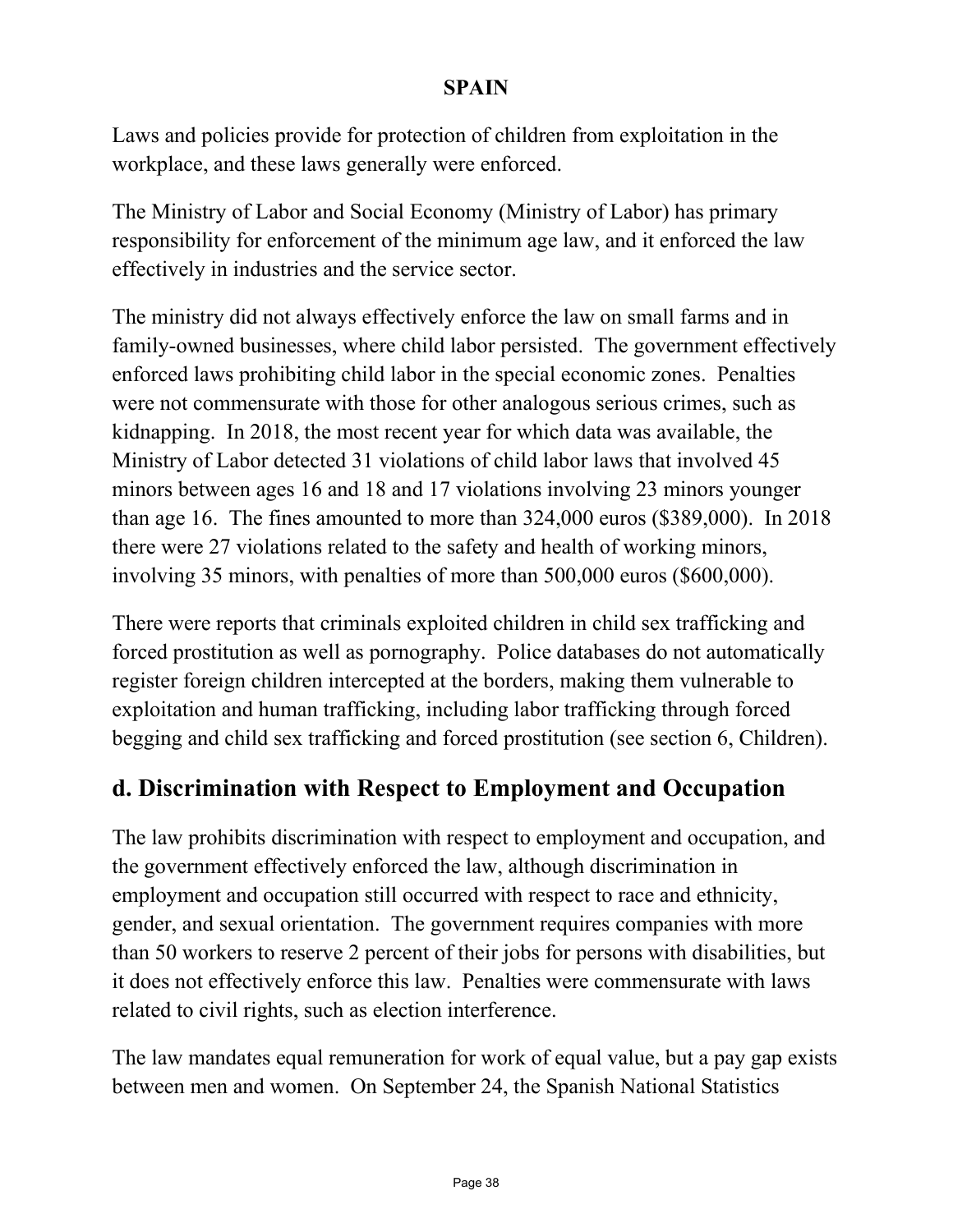Institute reported that women earned on average more than 11 percent less per hour than their male counterparts, compared with 14 percent less in 2014. The gap exists across variables such as age, education, years of service, occupation, type of contract, length of working day, activity, and company size.

In March 2019 the government approved an executive order on urgent measures to guarantee equal treatment and opportunities between women and men in employment and occupation. Congress validated the order in April 2019.

On October 13, the Council of Ministers approved a decree aimed at lessening the wage gap and increasing transparency of employee wages by requiring companies with more than 50 employees to publish salary data for all their workers, disaggregated by gender. On July 30, the Ministries of Labor and Equality signed with two major unions an agreement on effective equality between women and men at work. Under the agreement companies with more than 50 employees must create equality plans and maintain and audit payroll records for over- or undervaluation of positions based on gender.

On International Women's Day on March 8, hundreds of thousands of women and men demonstrated in most cities to call attention to gender-based violence, wage gaps, and sexual harassment.

### **e. Acceptable Conditions of Work**

The law provides for a national minimum wage, which barely met the poverty level in 2019. In June the government approved an increase to the minimum living wage, which will guarantee an income of between 461 euros (\$553) and 1,015 euros (\$1,218) for approximately 850,000 households. The measure aimed to reduce extreme poverty in the country by 80 percent.

The government effectively enforced minimum wage, hours of work, and occupational safety and health (OSH) standards in the formal economy but not in the informal economy. Penalties were commensurate with those for similar crimes, such as fraud.

The law provides for a 40-hour workweek, with an unbroken rest period of 36 hours after each 40 hours worked. The law restricts overtime to 80 hours per year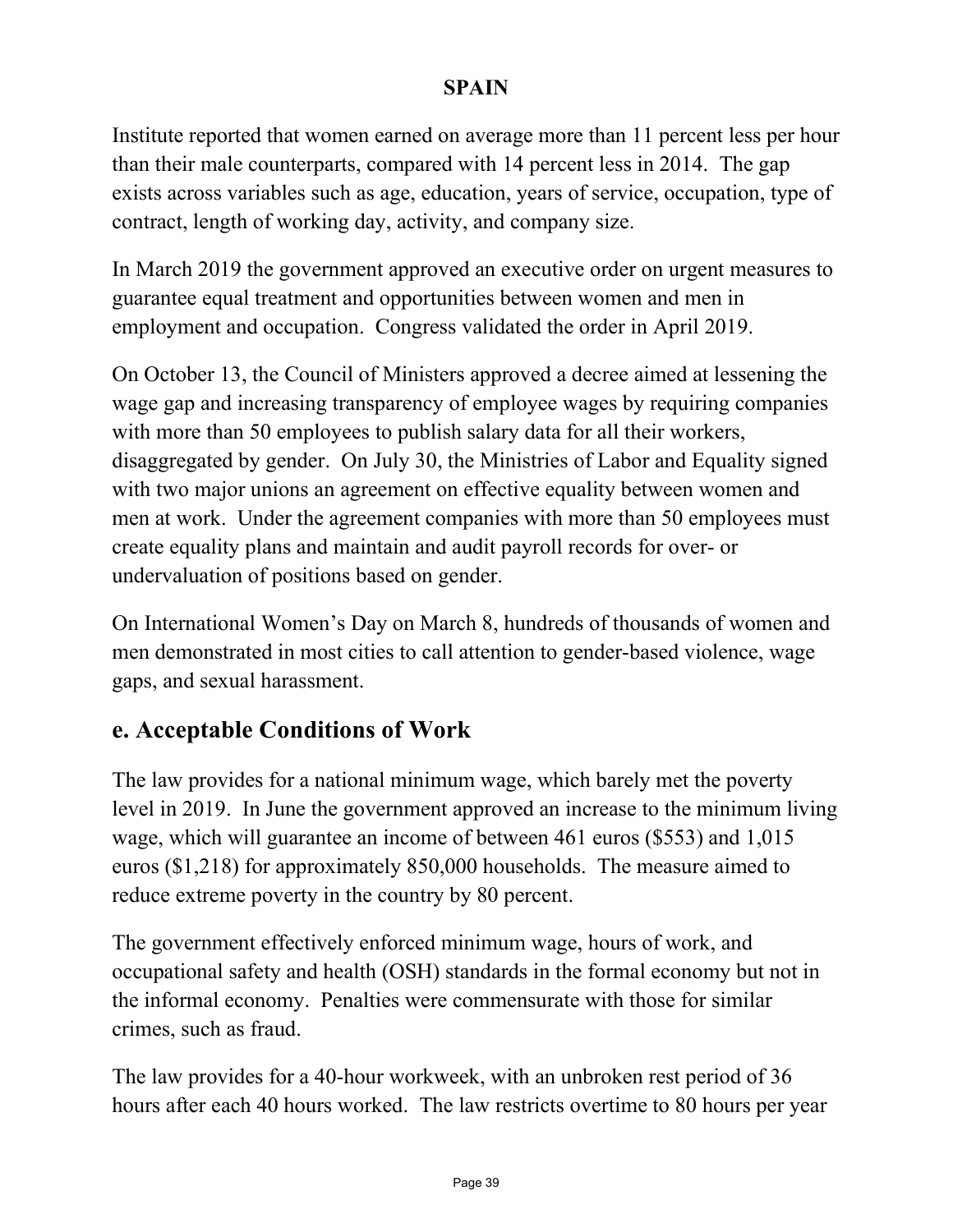unless a collective bargaining agreement establishes a different level. Pay is required for overtime and must be equal to or greater than regular pay.

The National Institute of Safety and Health in the Ministry of Labor has technical responsibility for developing OSH standards. The law protects workers who remove themselves from situations that could endanger their health or safety without jeopardy to their employment.

The Inspectorate of Labor has responsibility for enforcing OSH laws through inspections and legal action if inspectors find infractions. The number of inspectors was insufficient to enforce the law in all instances, although the number of inspectors and infractions identified increased since 2014. The penalties were not sufficient to deter violations, with 45,605 violations identified in 2018, the latest year for which data was available. Unions criticized the government for devoting insufficient resources to inspection and enforcement. The most common workplace violations included OSH in the construction sector and infractions of wages and social security benefits on workers in the informal economy. The Ministry of Labor issued specific COVID-19 guidelines addressed to selfemployed persons and companies that included measures to protect the health of workers.

In 2019 the Ministry of Labor recorded 650,602 workplace accidents, of which authorities considered 4,518 as serious but nonfatal. There were 716 fatal accidents, 13 fewer than in 2018.

Through July the Ministry of Labor recorded 263,434 workplace accidents, of which 418 were fatal accidents, 47 more than the same period in 2019.

During the government-decreed state of alarm, many domestic workers reportedly were dismissed from their employment in Madrid because they were unable to obtain the required employer-provided paperwork to travel between city districts due to their irregular status. Prior to the pandemic, the UN special rapporteur on extreme poverty and human rights in February described extremely poor living conditions for seasonal migrant workers in Huelva, including the lack of clean water and electricity, as well as inadequate sanitary conditions. Rights groups had